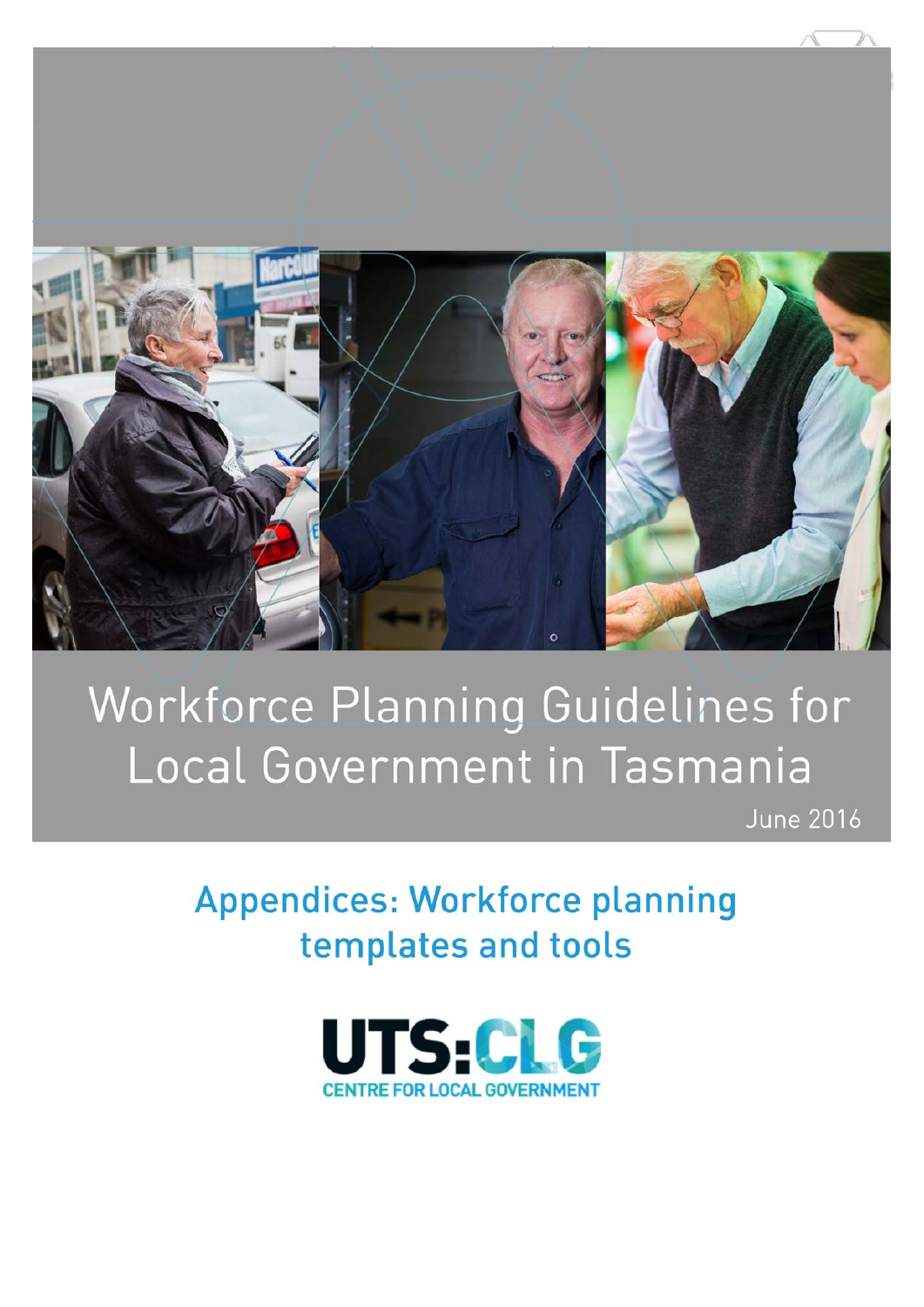

#### Foreword

Workforce planning in Tasmania as a whole, and in the local government sector in particular, is essential to meet the needs of communities and deliver a growing, prosperous Tasmania. As the level of government best placed to meet community needs, councils are in a unique position to identify the skills, knowledge and expertise needed to effectively tailor services, generate economic and employment opportunities and support the overall prosperity of their local and regional communities.

Planning a future workforce to deliver vital services needs to be clearly linked to local, regional and state-wide priorities. Councils

have a key role to plan for their own workforces as part of strategic planning but also play an important role in partnering with a range of local, regional and state level organisations to identify and support conditions for economic growth.

Workforce planning brings important benefits to councils and their communities and these guidelines are intended to help local government plan at a local, sub-regional and regional level to support the future growth of a vibrant Tasmanian economy.

#### Acknowledgements

These guidelines were written by SallyAnn Hunting and Roberta Ryan at the University of Technology Sydney, Centre for Local Government as part of a project to improve Tasmanian local government understanding of the benefits of workforce planning and build capacity to enable better workforce planning.

The project was funded by a grant from Skills Tasmania (Tasmanian Department of State Growth) and developed in partnership with the Local Government Association of Tasmania and Burnie, Circular Head and Waratah-Wynyard Councils.

In addition, the following councils formed the Reference Group to help shape and tailor the guidelines to the unique context in Tasmania:

- > Break O'Day Council
- > Burnie Council
- Circular Head Council
- Glamorgan Spring Bay Council
- > Hobart City Council
- > Kingborough Council
- Waratah-Wynyard Council.

#### Citing this report

Hunting, S.A. & Ryan, R. 2016. *Workforce planning guidelines for local government in Tasmania.*  University of Technology Sydney, Centre for Local Government.

© University of Technology Sydney: Centre for Local Government, 2016

UTS CRICOS Provider Code: 00099F

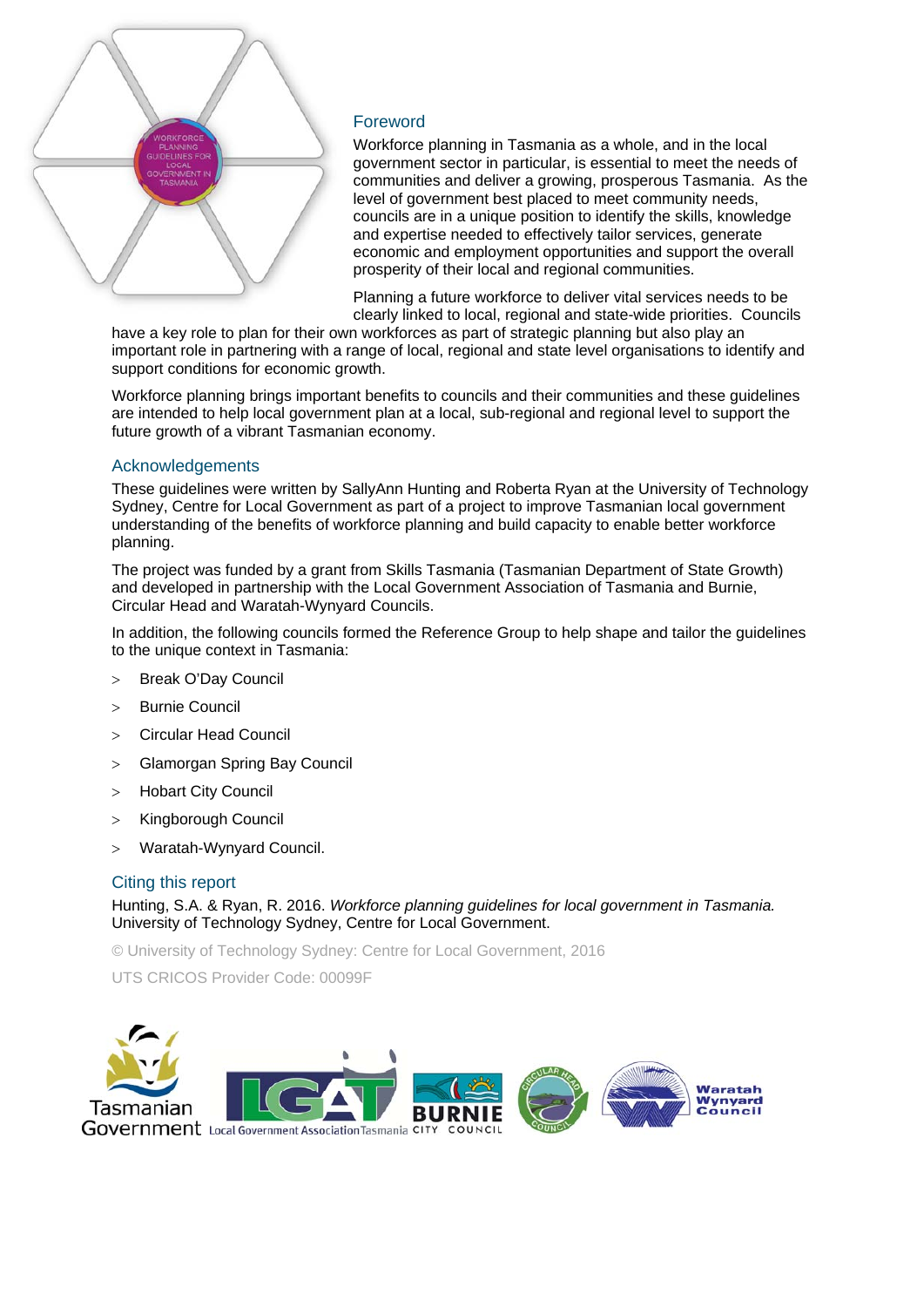

## List of templates and tools

### *Templates and tools*

| Appendix A. Workforce plan template                             | $\mathbf{1}$ |
|-----------------------------------------------------------------|--------------|
| Appendix B. Stakeholder identification template                 | 9            |
| Appendix C. Mapping stakeholder level of interest and influence | 10           |
| Appendix D. PESTLE framework                                    | 11           |
| Appendix E. Strategic plans and service provision               | 13           |
| Appendix F. Workforce analysis                                  | 14           |
| Appendix G. Critical roles                                      | 16           |
| Appendix H. Potential future scenarios                          | 17           |
| Appendix I. Gap analysis                                        | 19           |
| Appendix J. Action list                                         | 21           |
| Appendix K. Implementation plan                                 | 22           |
| Appendix L. Other resources                                     | 23           |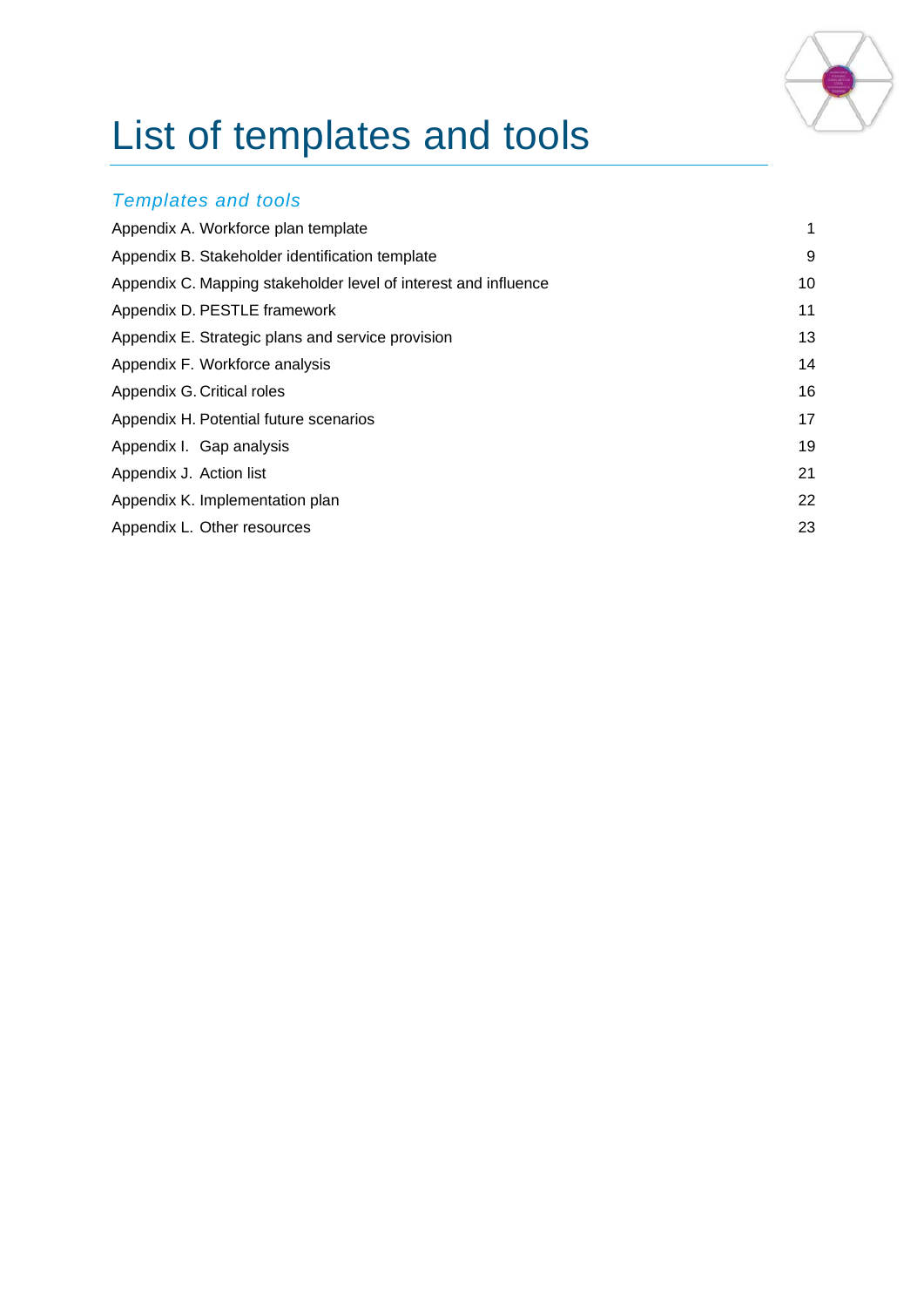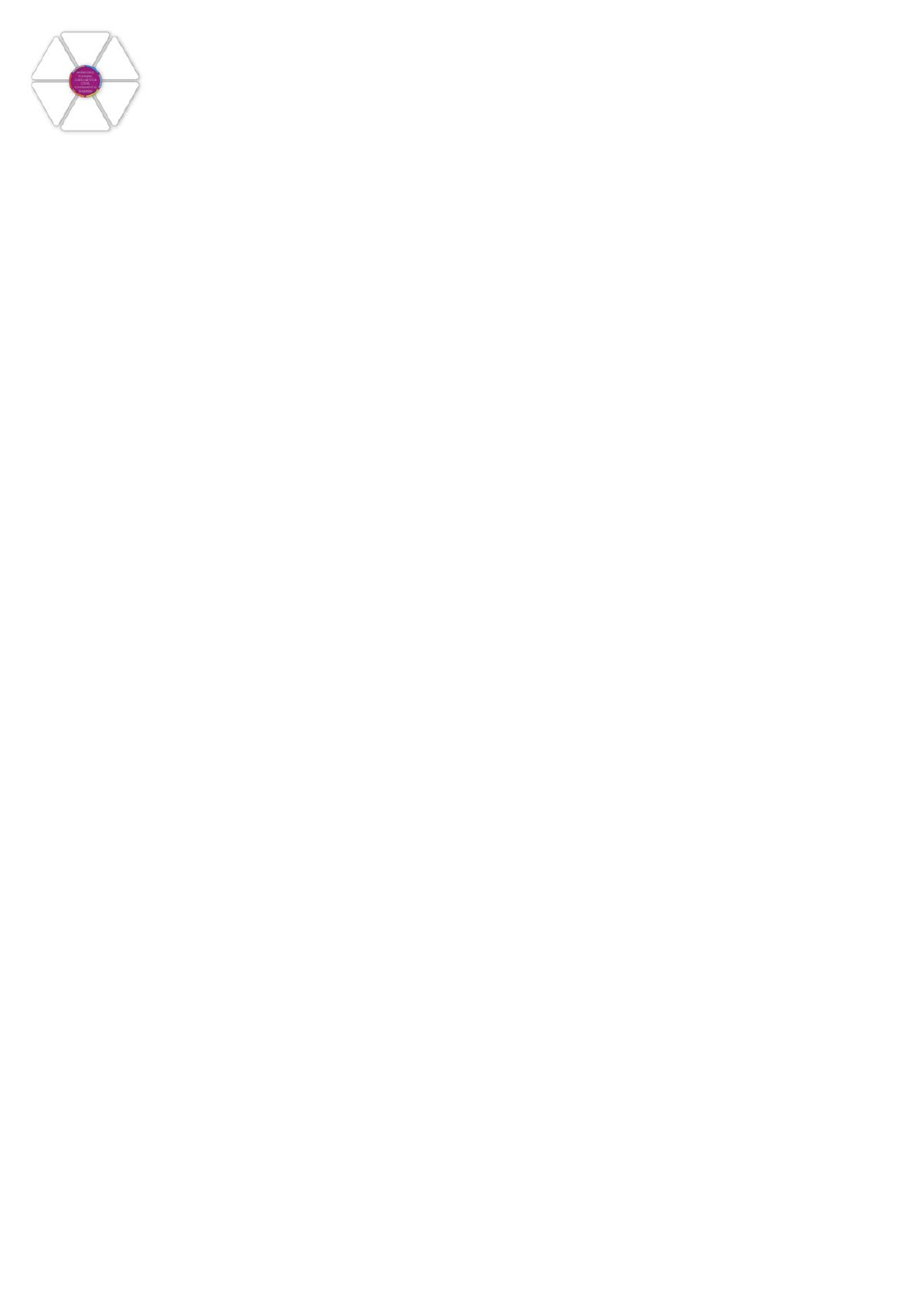

### Appendix A. Workforce plan template

### **Workforce Plan for [Insert name of local government(s), regional authority, region, state etc.]**

[Add logo and/or pictures]

[Insert month and year of preparation]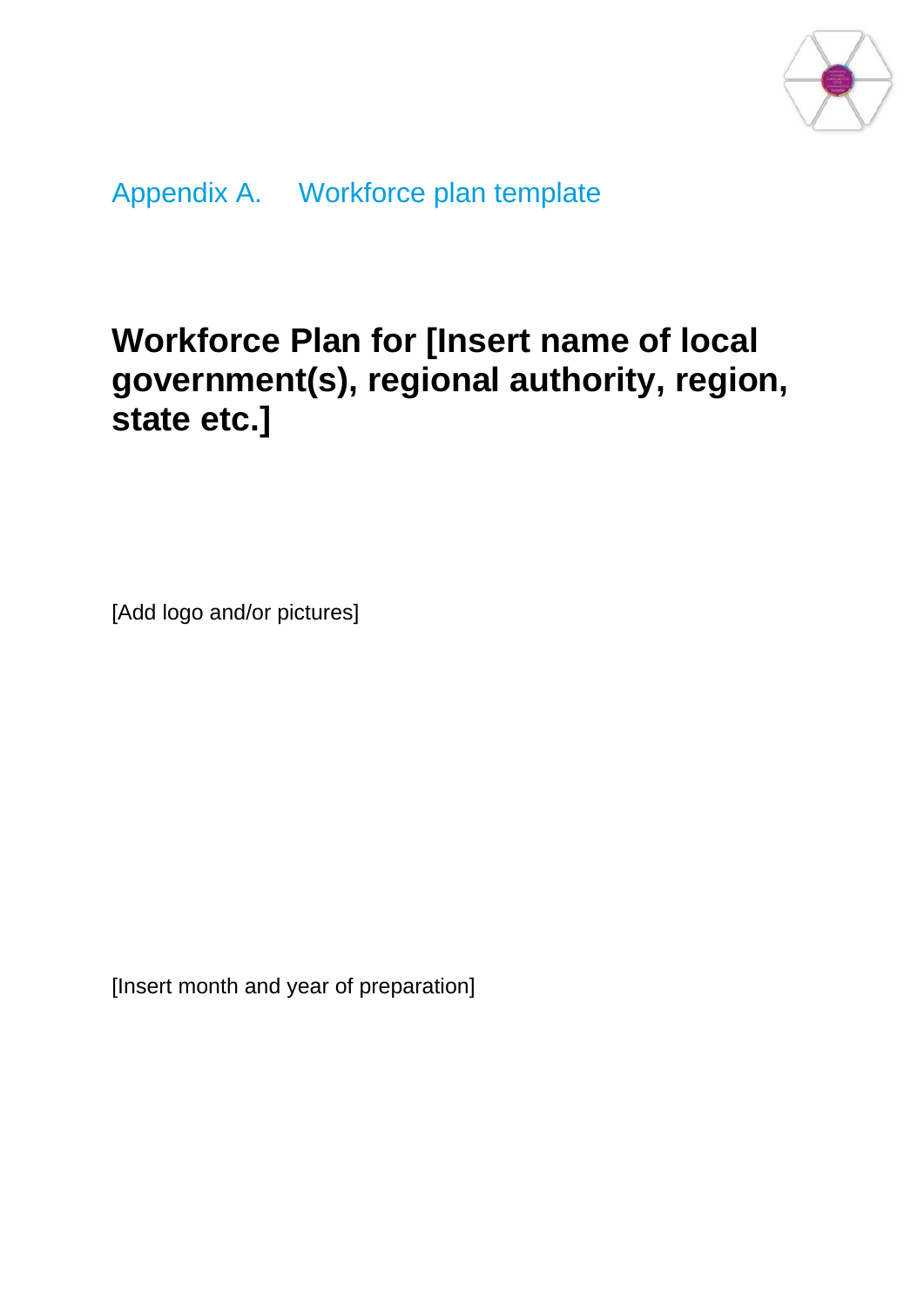

#### *Contents for workforce plan*

| 1 |       | Overview                                        |                |  |  |  |  |
|---|-------|-------------------------------------------------|----------------|--|--|--|--|
|   | 1.1   | Scope and scale of the workforce plan           |                |  |  |  |  |
|   | 1.2   | Allocate resources                              | 3              |  |  |  |  |
|   | 1.3   | Alignment with other plans                      | 3              |  |  |  |  |
|   | 1.4   | Key stakeholders                                | 3              |  |  |  |  |
|   | 1.5   | Data and information sources                    | 3              |  |  |  |  |
|   | 1.6   | Inter- and intra-organisational commitment      | 3              |  |  |  |  |
|   | 1.7   | The project plan                                | 3              |  |  |  |  |
| 2 |       | Where are we now?                               | 4              |  |  |  |  |
|   | 2.1   | The current external context                    | 4              |  |  |  |  |
|   | 2.2   | Strategic documents and service provision       | 4              |  |  |  |  |
|   | 2.3   | The current workforce                           | 4              |  |  |  |  |
|   | 2.3.1 | Data sources                                    | 4              |  |  |  |  |
|   | 2.3.2 | Workforce analysis                              | 4              |  |  |  |  |
|   | 2.3.3 | <b>Critical roles</b>                           | 4              |  |  |  |  |
|   | 2.4   | Overall summary                                 | 4              |  |  |  |  |
| 3 |       | Where might we be in the future?                | 5              |  |  |  |  |
|   | 3.1   | The forecast external context                   | 5              |  |  |  |  |
|   | 3.2   | Future demand for services                      | 5              |  |  |  |  |
|   | 3.3   | Workforce needed to meet demand                 | 5              |  |  |  |  |
|   | 3.4   | Overall summary                                 | 5              |  |  |  |  |
| 4 |       | Where are the gaps?                             | 6              |  |  |  |  |
|   | 4.1   | The gaps                                        | 6              |  |  |  |  |
|   | 4.1.1 | Numbers and roles                               | 6              |  |  |  |  |
|   | 4.1.2 | <b>Skills</b>                                   | 6              |  |  |  |  |
|   | 4.1.3 | Profile                                         | 6              |  |  |  |  |
|   | 4.2   | The risk of not addressing the gaps             | 6              |  |  |  |  |
|   | 4.3   | Priorities                                      | 6              |  |  |  |  |
|   | 4.4   | Overall summary                                 | 6              |  |  |  |  |
| 5 |       | Strategies to address the gaps                  | $\overline{7}$ |  |  |  |  |
|   | 5.1   | Strategies and actions to address the gaps      | 7              |  |  |  |  |
|   | 5.2   | The costs/benefits of actions                   | 7              |  |  |  |  |
|   | 5.3   | Partnerships for success                        | 7              |  |  |  |  |
|   | 5.4   | Implementation plan                             | 7              |  |  |  |  |
| 6 |       | Monitoring and evaluation                       | 8              |  |  |  |  |
|   | 6.1   | Evaluation of the drafting process              | 8              |  |  |  |  |
|   | 6.2   | Timeframe for monitoring                        | 8              |  |  |  |  |
|   | 6.3   | Evaluation of the success of the workforce plan | 8              |  |  |  |  |
|   | 6.4   | Opportunities to share learnings                | 8              |  |  |  |  |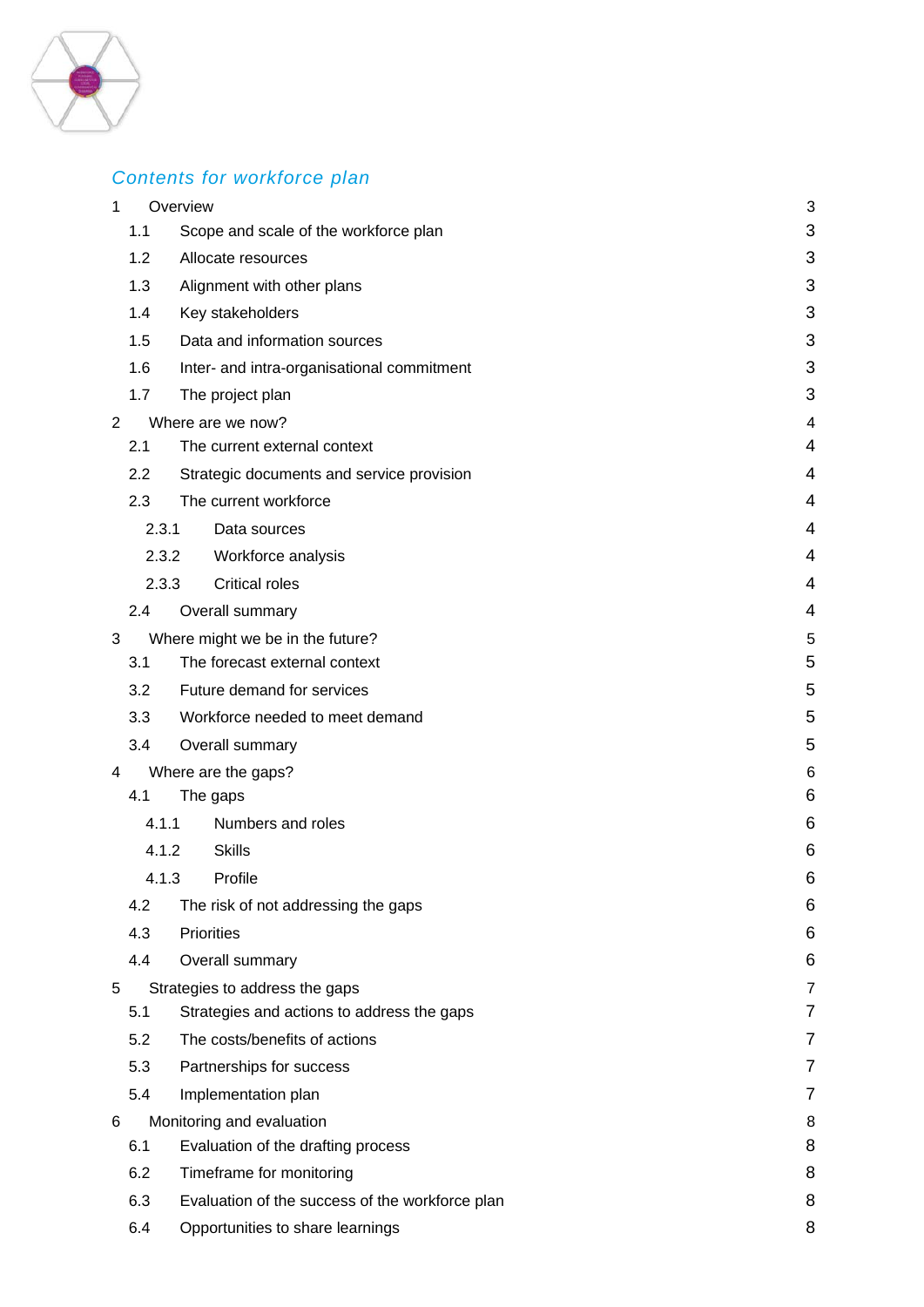

### **1 Overview**

This section is a high level overview about the aims of the workforce plan and expected outcomes. It should also include the following sections:

#### **1.1 Scope and scale of the workforce plan**

This section details the scope and scale of the workforce plan and reasons for this selection.

#### **1.2 Allocate resources**

This section details the resources which will be used to carry out the workforce planning process.

#### **1.3 Alignment with other plans**

This section details how the workforce plan will align with other strategic and operational plans.

#### **1.4 Key stakeholders**

This details the key stakeholders which will be needed to successfully develop and implement the workforce plan.

#### **1.5 Data and information sources**

This section details the data and information used to build an evidence base to inform the workforce plan.

#### **1.6 Inter- and intra-organisational commitment**

This section details how commitment has been built within and across organisation as needed.

#### **1.7 The project plan**

This section outlines the timeline for the development of the workforce plan, resourcing, key deliverables and the governance process.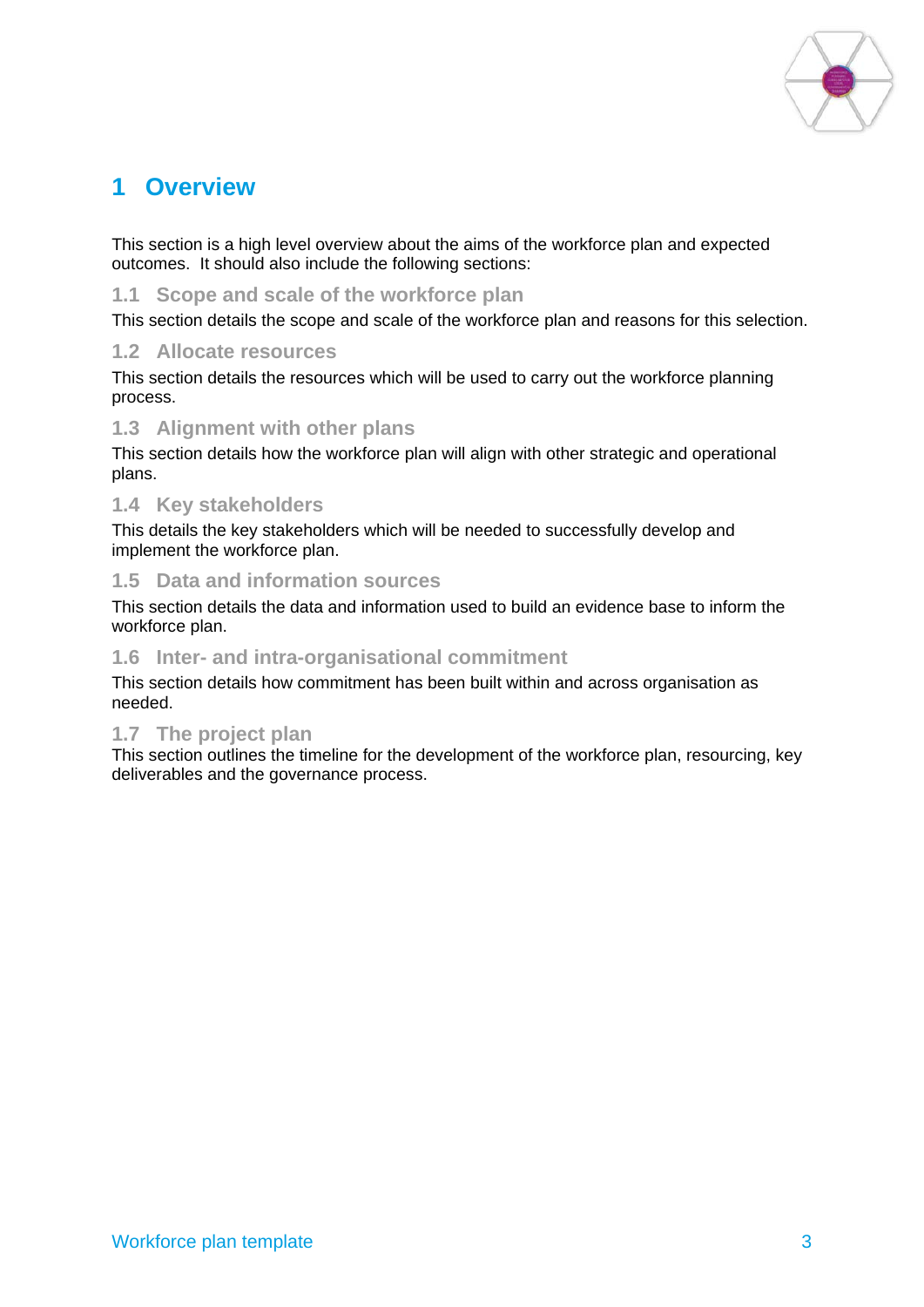

### **2 Where are we now?**

#### **2.1 The current external context**

This section identifies the current contextual issues which impact on workforce planning such as:

- Current national context
- Current Tasmanian context
- > Current regional context.

#### **2.2 Strategic documents and service provision**

This section identifies where the successful implementation of strategic goals and service provision is dependent on workforce planning.

#### **2.3 The current workforce**

This section analyses the current workforce to highlight key issues which will impact on capacity to delivery on strategies and services.

#### 2.3.1 Data sources

This section details the sources of data and information used.

#### 2.3.2 Workforce analysis

This section analyses the current workforce to understand the components of the workforce to identify key trends and issues.

#### 2.3.3 Critical roles

This section identifies those roles which are critical to achieving strategic and operational outcomes at state, regional or local scales.

#### **2.4 Overall summary**

This section pulls together the information gathered into a summary section with graphs and tables which presents the narrative and analysis of the current situation.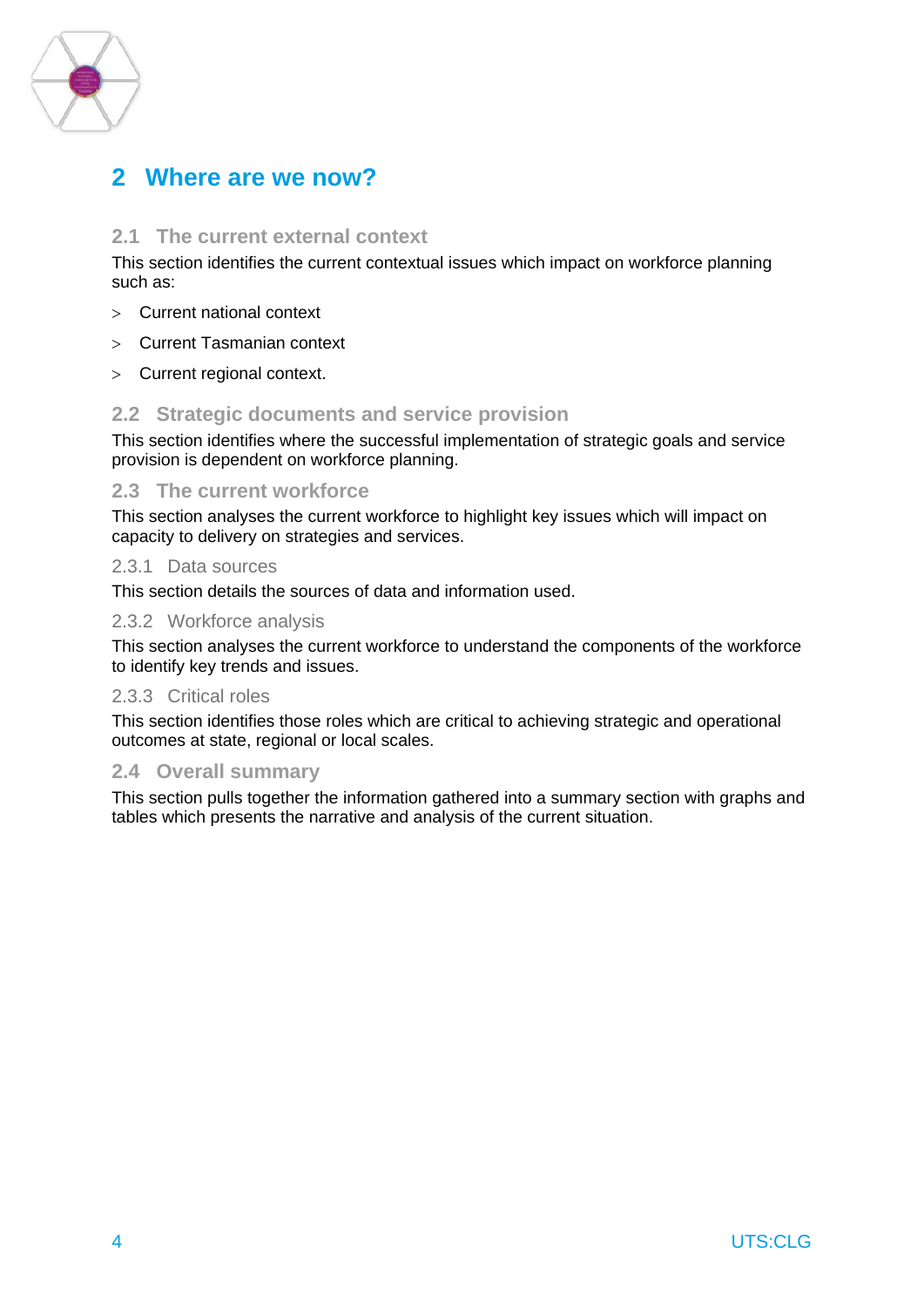

### **3 Where might we be in the future?**

#### **3.1 The forecast external context**

This section analyses what the external environment might look like in the future.

#### **3.2 Future demand for services**

This section examines what impact any changes in the external environment might have on service delivery in terms of services and levels of services.

#### **3.3 Workforce needed to meet demand**

This section analyses the impact of Sections 3.1 and 3.2 on staff needed in the future, taking into account the scenario analysis.

#### **3.4 Overall summary**

This section pulls together the information gathered into a summary section and provides an overall picture of workforce needs in the future over one, three, five and ten year time frames.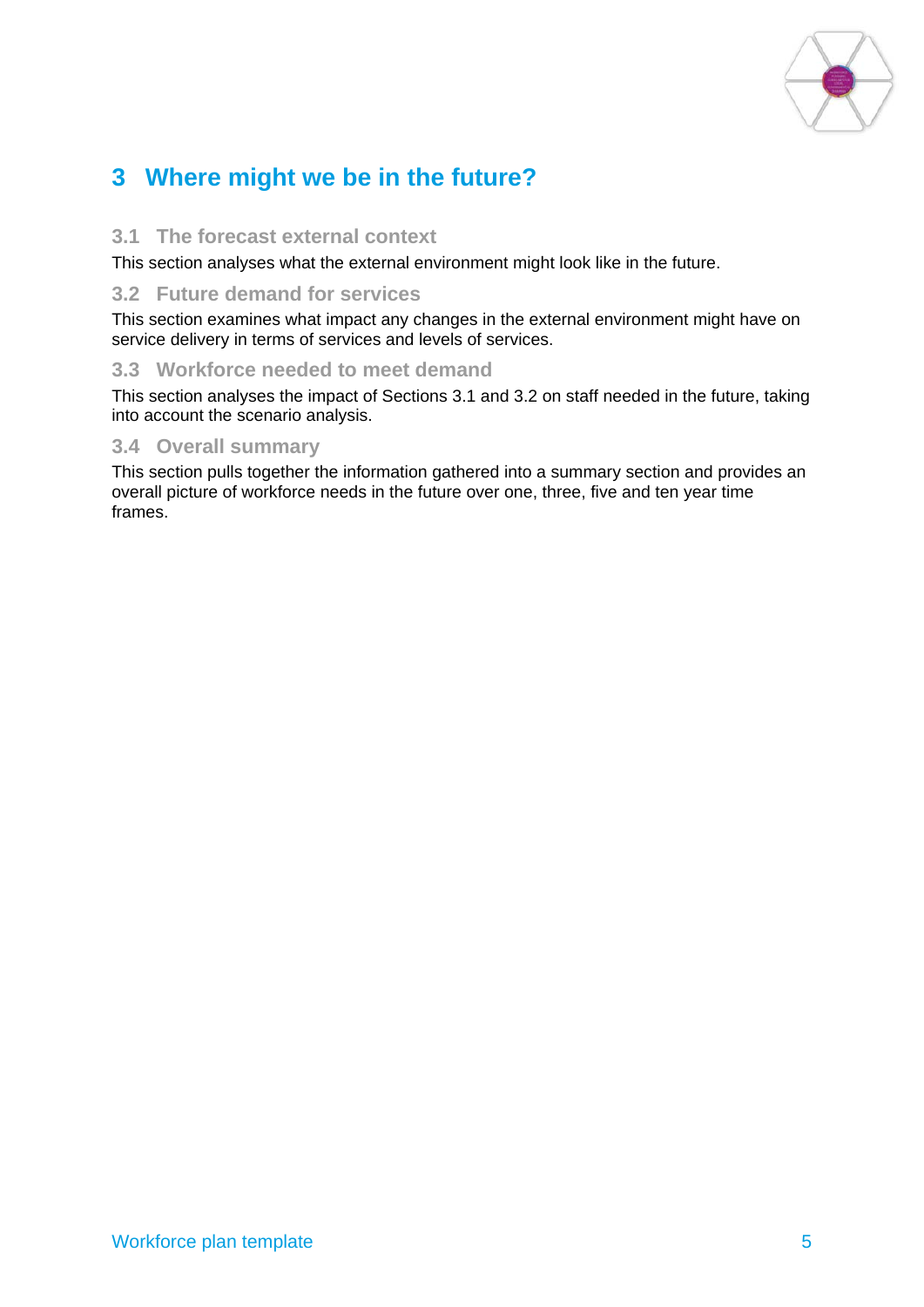

### **4 Where are the gaps?**

#### **4.1 The gaps**

This section brings together all of the knowledge so far to identify the gaps.

#### 4.1.1 Numbers and roles

This section identifies the gaps in terms of numbers of roles.

#### 4.1.2 Skills

This section identifies the gaps in terms of skills.

#### 4.1.3 Profile

This section identifies the gaps in terms of profile.

#### **4.2 The risk of not addressing the gaps**

This section identifies the risk to organisational strategy based on the likelihood and consequence of not filling the gaps.

#### **4.3 Priorities**

This section details the priority gaps to address depending on a range of criteria, including risk.

#### **4.4 Overall summary**

This section is a high level summary of all the gaps and their relative priorities.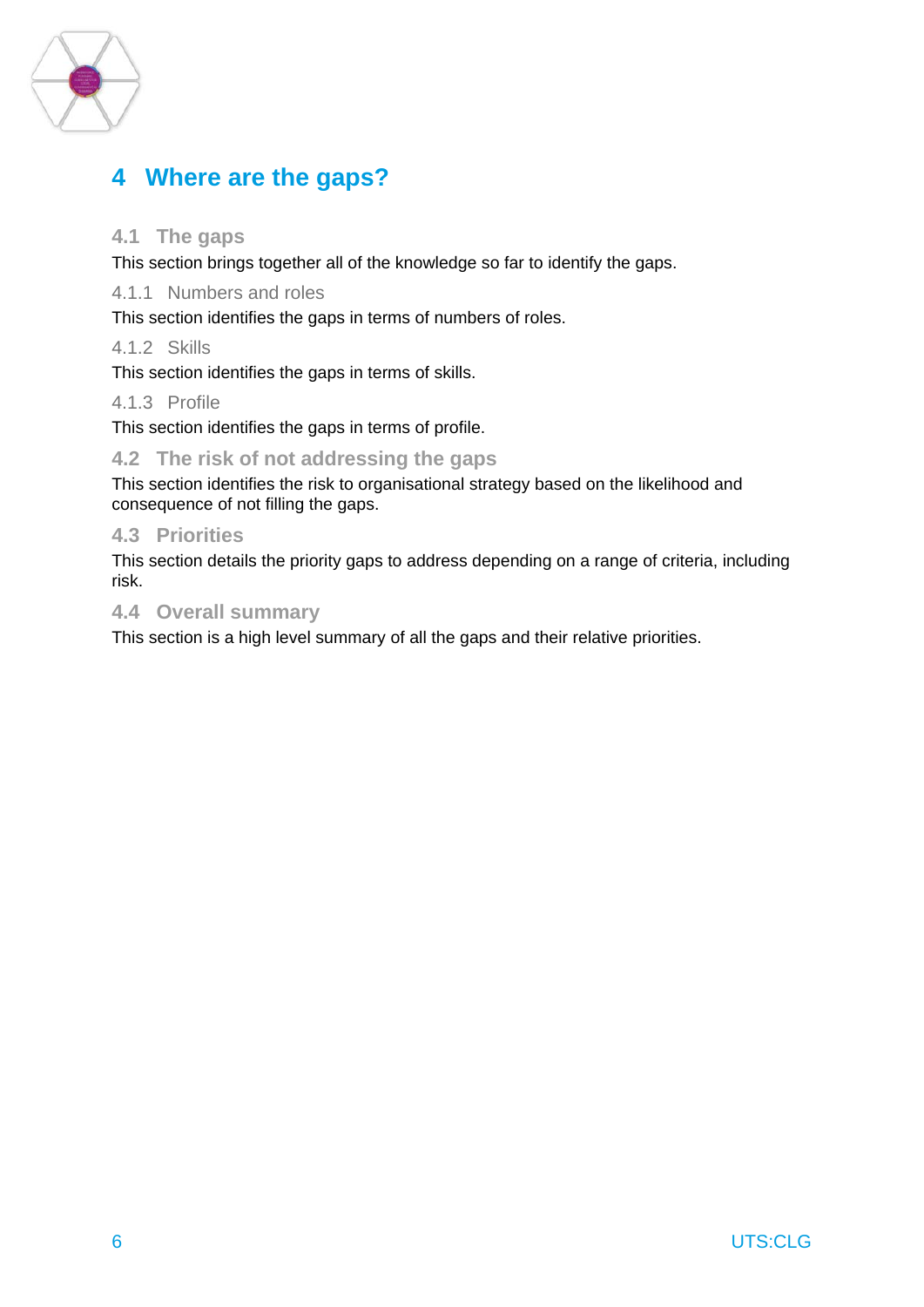

### **5 Strategies to address the gaps**

#### **5.1 Strategies and actions to address the gaps**

This section provides a detailed summary of the strategies and actions plus associated responsibilities, budget and performance measures.

#### **5.2 The costs/benefits of actions**

This section identifies the relative costs/benefits of the potential actions in order to assess various scenarios for change and the impact on financial sustainability.

#### **5.3 Partnerships for success**

This section highlights the need to create collaborative partnerships and networks for success, regardless of the scale of the workforce plan.

#### **5.4 Implementation plan**

This section pulls together the prioritised actions into a plan for implementation. It identifies actions for change, responsibilities for implementation, resource required and expected outcomes.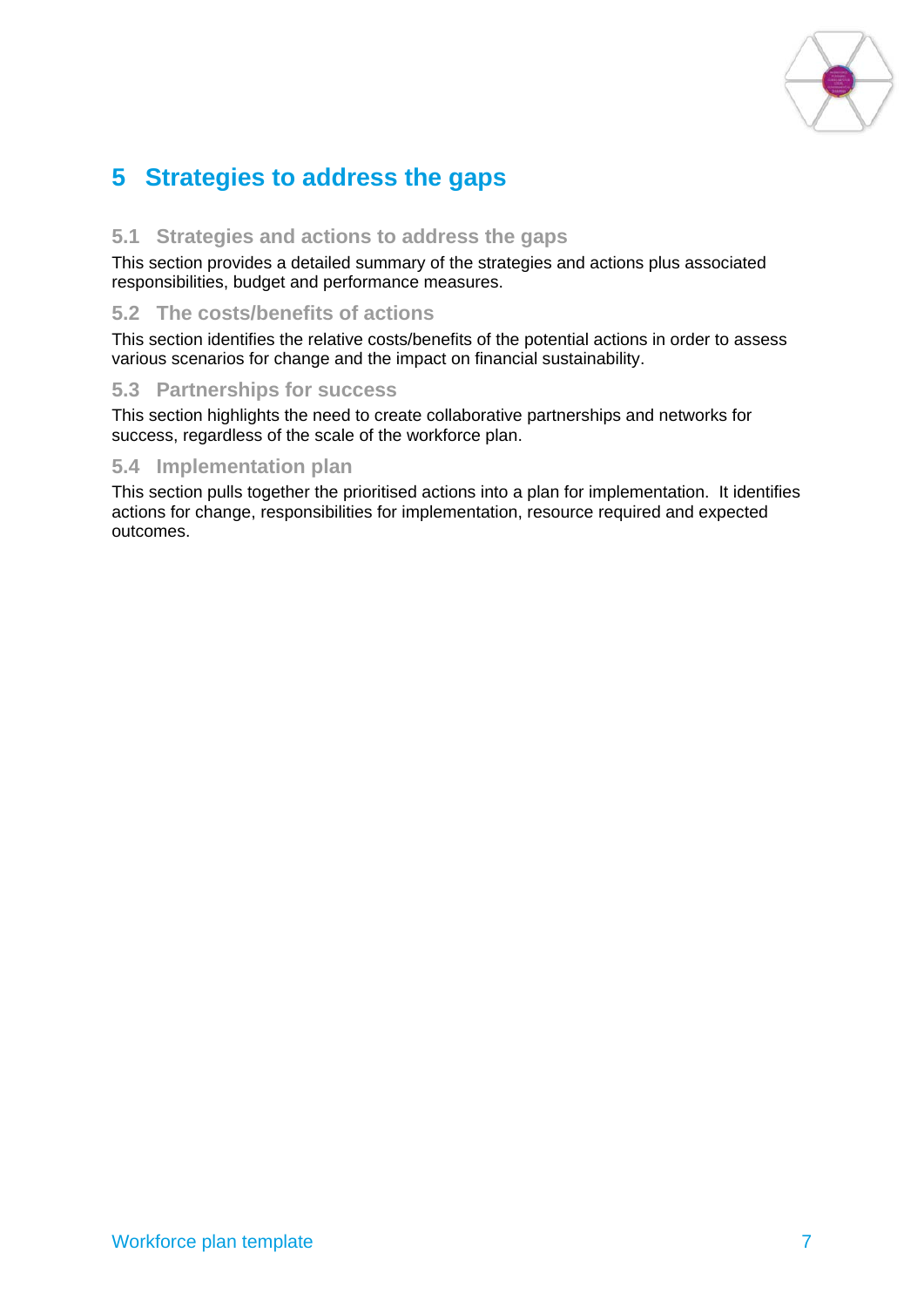

### **6 Monitoring and evaluation**

#### **6.1 Evaluation of the drafting process**

This section details how appropriate and effective the drafting process was.

#### **6.2 Timeframe for monitoring**

This section identifies the timeframe and responsibility for monitoring the workforce plan in order to identify and respond to any changes which affect the underlying assumptions in the workforce plan.

#### **6.3 Evaluation of the success of the workforce plan**

This section describes how the outcomes from the workforce plan will be evaluated to assess whether the aims of the workforce plan have been achieved.

#### **6.4 Opportunities to share learnings**

This section documents how learnings and reflections from the workforce planning process will be shared to build sector knowledge and capacity for the future.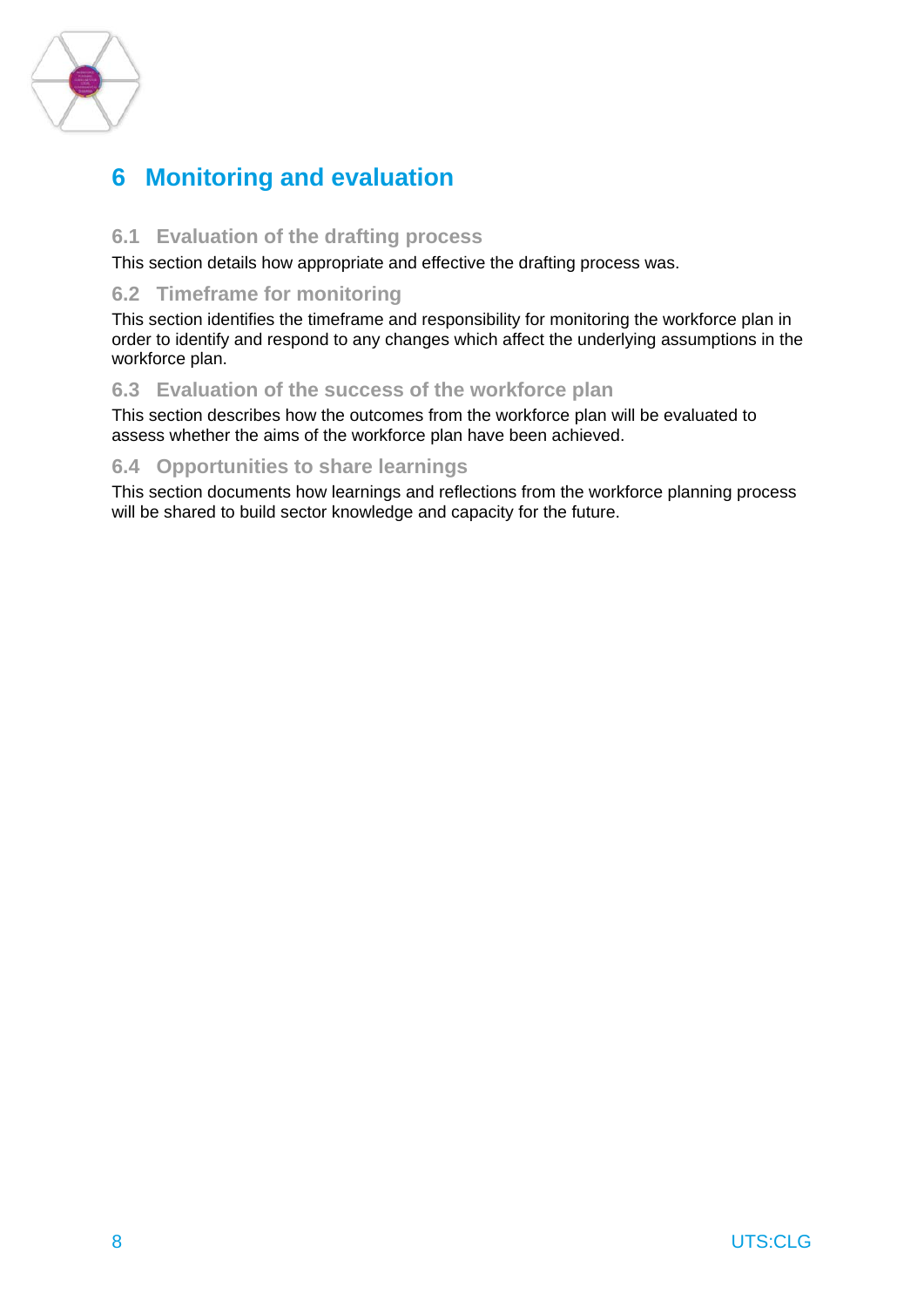

### Appendix B. Stakeholder identification template

This framework helps to identify key stakeholders for workforce planning and the level of engagement needed. Use the template at Appendix C to map the level of interest and influence which then drives the level of engagement.

| Stakeholder | Internal/external | <b>Role</b> | Level of<br>interest<br>H/M/L | <b>Level of</b><br>influence<br>H/M/L | Level of engagement i.e.<br>inform, consult, involved,<br>collaborate, empower |
|-------------|-------------------|-------------|-------------------------------|---------------------------------------|--------------------------------------------------------------------------------|
|             |                   |             |                               |                                       |                                                                                |
|             |                   |             |                               |                                       |                                                                                |
|             |                   |             |                               |                                       |                                                                                |
|             |                   |             |                               |                                       |                                                                                |
|             |                   |             |                               |                                       |                                                                                |
|             |                   |             |                               |                                       |                                                                                |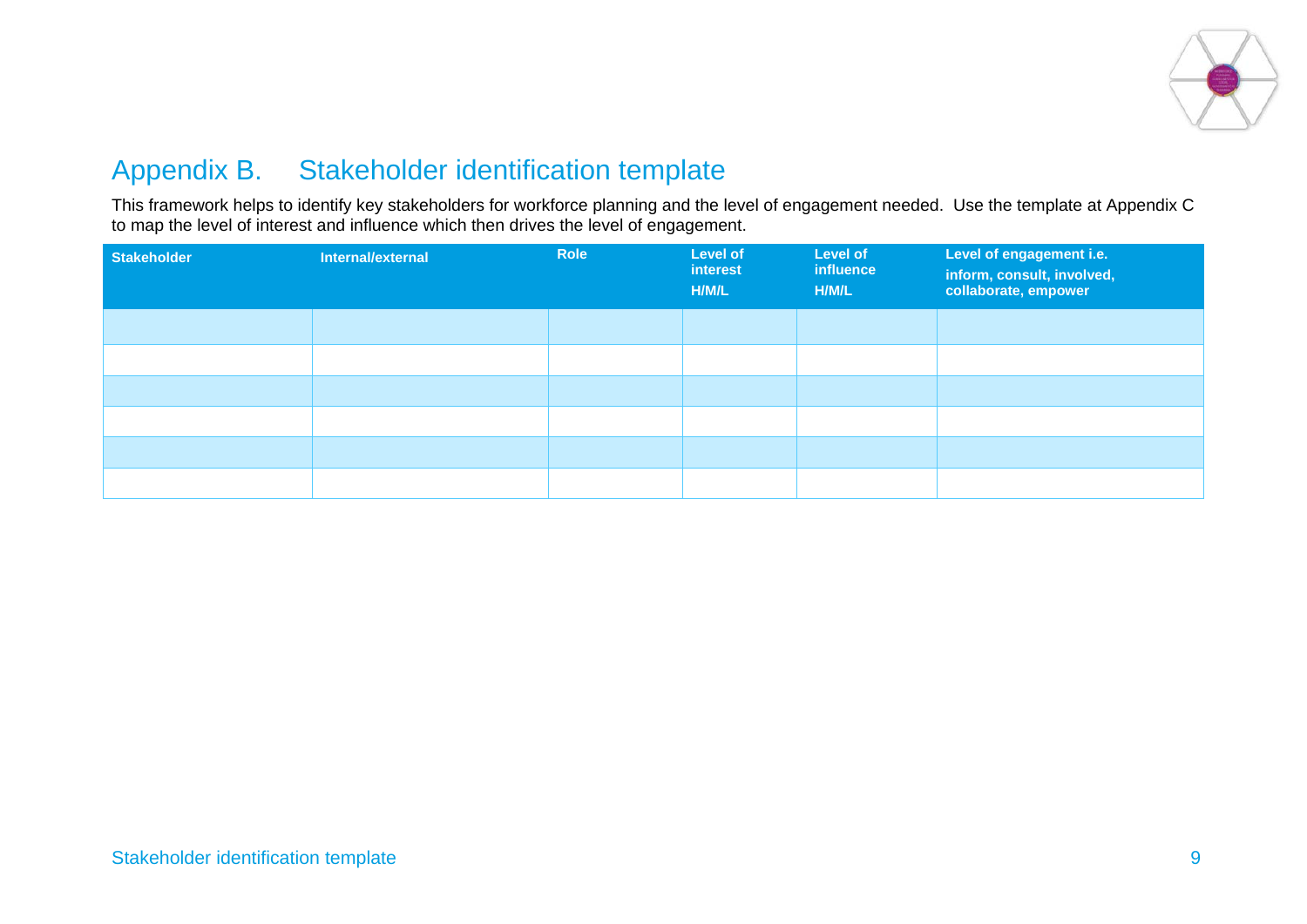

### Appendix C. Mapping stakeholder level of interest and influence

This framework helps understand what the relative levels of interest and influence are for each stakeholder. Depending on where they sit within the matrix, stakeholders will need to be engaged differently.

|                           | <b>INVOLVE/CONSULT</b>                                                                                                                                                                                            | <b>COLLABORATE/EMPOWER</b>                                                                                                                                                              |
|---------------------------|-------------------------------------------------------------------------------------------------------------------------------------------------------------------------------------------------------------------|-----------------------------------------------------------------------------------------------------------------------------------------------------------------------------------------|
| HIGH                      | High influence and can<br>$\geq$<br>affect outcomes but whose<br>interests are not<br>necessarily aligned<br>May be a source of<br>$\geq$<br>significant risk and require<br>careful monitoring and<br>management | High degree of influence<br>$\geq$<br>and also of high importance<br>for success<br>Construct good working<br>$\geq$<br>relationships to ensure an<br>effective coalition of<br>support |
|                           | <b>KEEP SATISFIED</b>                                                                                                                                                                                             | <b>ENGAGE/MANAGE</b><br><b>CLOSELY</b>                                                                                                                                                  |
| <b>LEVEL OF INFLUENCE</b> | <b>INVOLVE/CONSULT</b><br>Low influence on or<br>$\geq$<br>importance service delivery<br><b>Require limited monitoring</b><br>$\geq$<br>or evaluation but are of low<br>priority                                 | <b>CONSULT</b><br>High importance to the<br>$\geq$<br>success of service delivery<br>but with low influence<br>Their interests need to be<br>$\geq$<br>protected                        |
| NOT                       | <b>MONITOR - MINIMUM EFFORT</b>                                                                                                                                                                                   | <b>KEEP INFORMED</b>                                                                                                                                                                    |
|                           | <b>LEVEL OF INTEREST</b><br>LOW                                                                                                                                                                                   | <b>HIGH</b>                                                                                                                                                                             |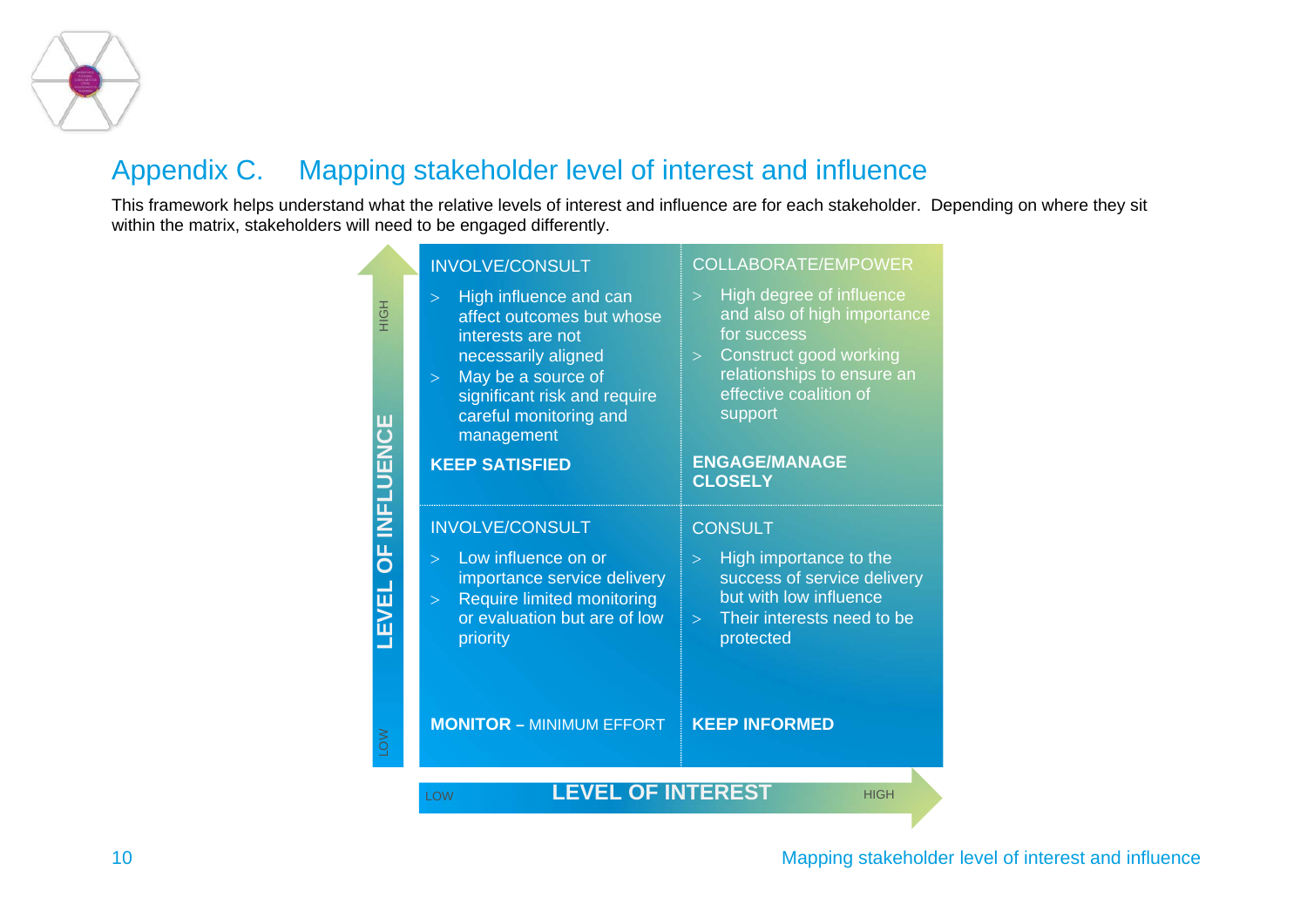

### Appendix D. PESTLE framework

This framework helps to identify influencers in the current external current context. Complete the framework and then identify the key factors in the Workforce Plan.

| <b>Factor</b>                                                                                                     | <b>Level</b>    |              |                 |              |
|-------------------------------------------------------------------------------------------------------------------|-----------------|--------------|-----------------|--------------|
|                                                                                                                   | <b>National</b> | <b>State</b> | <b>Regional</b> | <b>Local</b> |
| <b>Political</b>                                                                                                  |                 |              |                 |              |
| • Social policies<br>• Government spend                                                                           |                 |              |                 |              |
| <b>Economic</b>                                                                                                   |                 |              |                 |              |
| • Growth policies<br>Infrastructure policies<br>$\bullet$<br>• Unemployment rates                                 |                 |              |                 |              |
| <b>Social</b>                                                                                                     |                 |              |                 |              |
| Demographics e.g. ageing<br>$\bullet$<br>population<br><b>Education levels</b><br>$\bullet$<br>• Lifestyle trends |                 |              |                 |              |
| <b>Technology</b>                                                                                                 |                 |              |                 |              |
| • New back end technology<br>• Customer service technology<br>$\bullet$ NBN<br>• Impact on work from home         |                 |              |                 |              |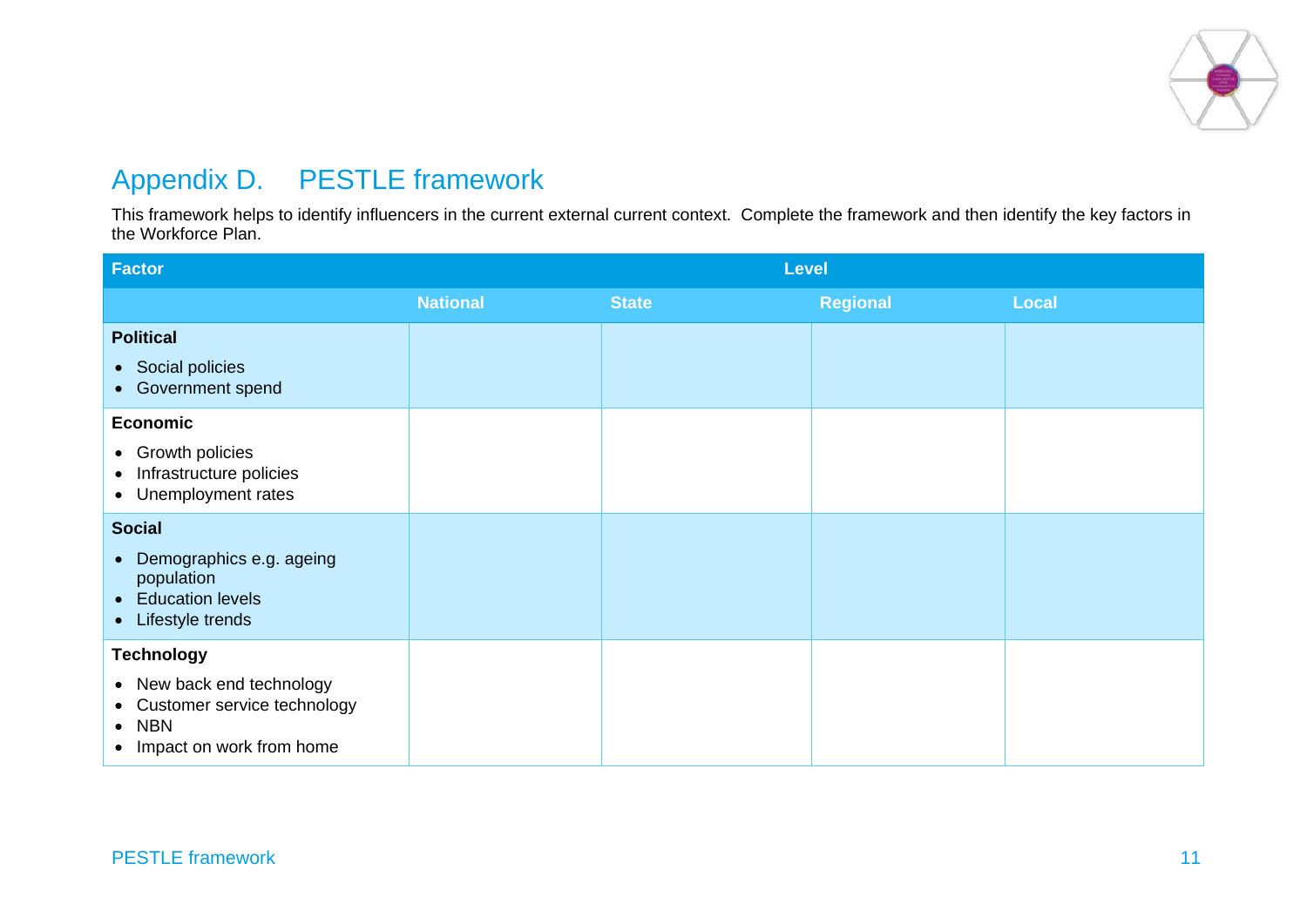

| <b>Factor</b><br><b>Level</b>                                                                                                                                                                                      |                 |              |                 |              |
|--------------------------------------------------------------------------------------------------------------------------------------------------------------------------------------------------------------------|-----------------|--------------|-----------------|--------------|
|                                                                                                                                                                                                                    | <b>National</b> | <b>State</b> | <b>Regional</b> | <b>Local</b> |
| <b>Legal</b><br>• Changes to legislation e.g.<br>planning laws<br><b>Employment conditions</b><br>$\bullet$<br>• Health and safety<br>• Risk management                                                            |                 |              |                 |              |
| <b>Environmental</b><br>Impact of climate change<br>$\bullet$<br><b>Environmental health</b><br>$\bullet$<br>Waste disposal<br>$\bullet$<br>Tourism<br>$\bullet$<br>Competition for skilled workforce<br>$\bullet$ |                 |              |                 |              |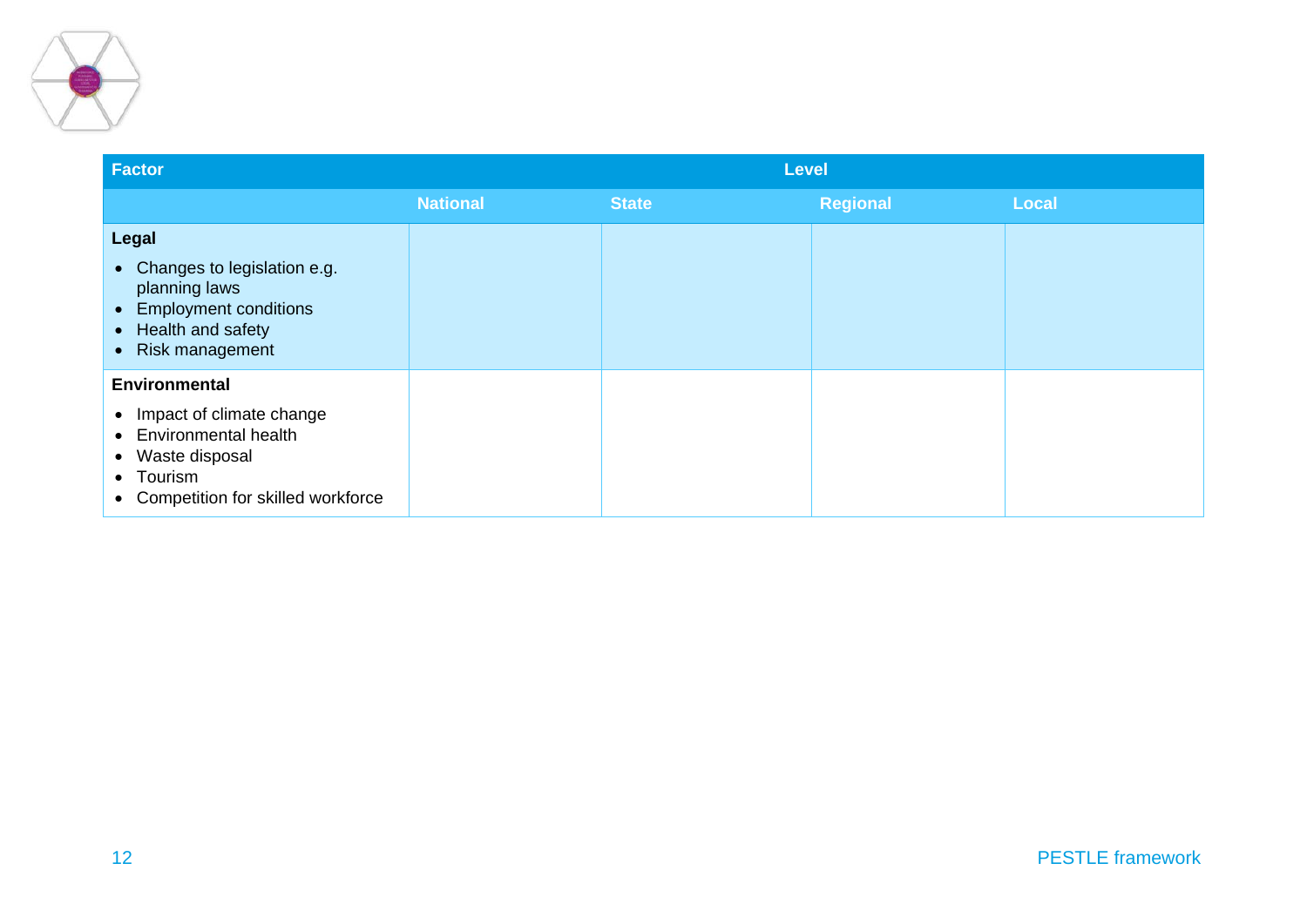

### Appendix E. Strategic plans and service provision

This framework helps identify where various strategic planning documents identify particular workforce requirements to exist in order for their objectives to be realised.

| <b>Relevant strategic planning</b><br>document | <b>Key goals/objectives</b> | <b>Outcomes dependent on</b><br>workforce | Implications for workforce to deliver outcomes e.g.<br>number, skills, specialist training |
|------------------------------------------------|-----------------------------|-------------------------------------------|--------------------------------------------------------------------------------------------|
|                                                |                             |                                           |                                                                                            |
|                                                |                             |                                           |                                                                                            |
|                                                |                             |                                           |                                                                                            |
|                                                |                             |                                           |                                                                                            |

This framework helps identify where community needs for services and service levels are not being met and where they are dependent on changes to workforce.

| <b>Service</b> | <b>Service level</b> | <b>Community satisfaction with service or</b><br>service level | Implications for workforce to improve service quality |
|----------------|----------------------|----------------------------------------------------------------|-------------------------------------------------------|
|                |                      |                                                                |                                                       |
|                |                      |                                                                |                                                       |
|                |                      |                                                                |                                                       |
|                |                      |                                                                |                                                       |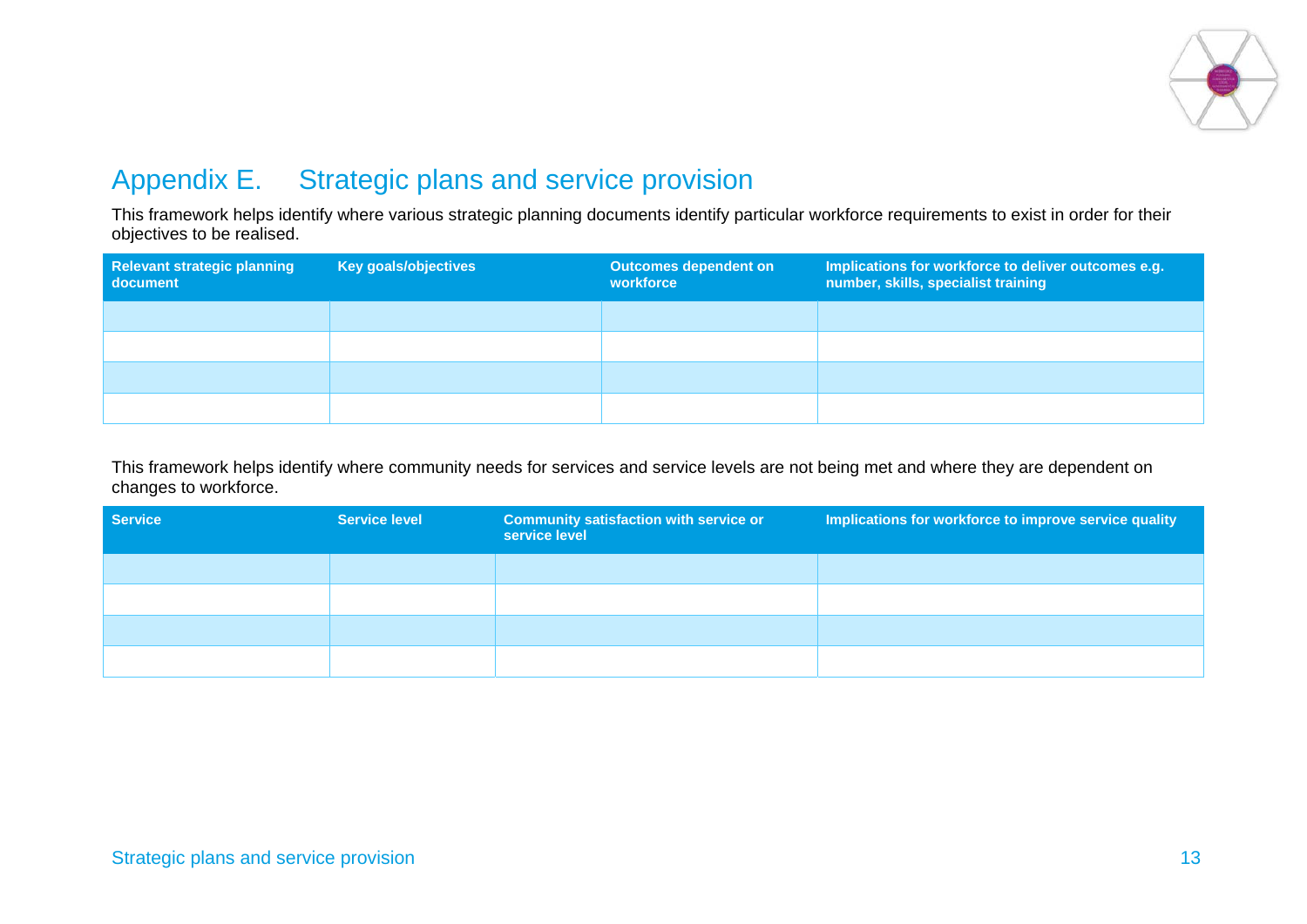

### Appendix F. Workforce analysis

This framework helps identify issues and trends in the workforce. Depending on the scale, benchmarking between other organisations can be useful where there is direct comparability of roles and responsibilities (and the data is available).

| <b>Element</b>             | <b>Question to ask</b>                                                                                                                                                                                                           | <b>Data</b>                                                                                                                                                                             |  |
|----------------------------|----------------------------------------------------------------------------------------------------------------------------------------------------------------------------------------------------------------------------------|-----------------------------------------------------------------------------------------------------------------------------------------------------------------------------------------|--|
| Number and<br>organisation | • How many individuals and full-time equivalents exist?<br>• What are their roles?<br>• How as this changed over time?<br>• Where are staff located?<br>• What is the health of our organisation in terms of morale and culture? | • Number of people, including headcount and full-time<br>equivalent and their roles<br>• Staff location<br>• Number of short-term staff, including temporary, casual<br>and contractors |  |
| Profile                    | • What is the average age (overall and by type of role)?                                                                                                                                                                         | $\bullet$ Age                                                                                                                                                                           |  |
|                            | • What is the most frequent age group?                                                                                                                                                                                           | • Gender                                                                                                                                                                                |  |
|                            | • What is the gender/diversity split by role?                                                                                                                                                                                    | • Diversity including ability, cultural etc.                                                                                                                                            |  |
|                            | • Is this split a good balance?                                                                                                                                                                                                  | • Length of service                                                                                                                                                                     |  |
|                            | • Does the split reflect the spatial community?                                                                                                                                                                                  | • Grades/salary bands, classifications including<br>apprentice/trainee                                                                                                                  |  |
|                            | • What is the salary band split?                                                                                                                                                                                                 | • Recruitment and retention rates                                                                                                                                                       |  |
|                            | • When do people leave i.e. retire or resign?                                                                                                                                                                                    | • Turnover including, retirements and resignations                                                                                                                                      |  |
|                            | • What is the average tenure? Is this too high or too low?                                                                                                                                                                       | Employment status (full and part time) including                                                                                                                                        |  |
|                            | • What is the split of employment status by department?                                                                                                                                                                          | permanent, temporary, contractor, consultancy etc.                                                                                                                                      |  |
|                            | • Does age or tenure prose a risk?                                                                                                                                                                                               |                                                                                                                                                                                         |  |
| Capacity and capability    | • What are the levels of contract v FTE hours?                                                                                                                                                                                   | • Hours worked                                                                                                                                                                          |  |
|                            | • What other sources are used to meet business needs e.g. consultants, resource<br>sharing                                                                                                                                       | • Sick leave/carer leave                                                                                                                                                                |  |
|                            | • What are the levels of attendance and sick leave/carer leave?                                                                                                                                                                  | • Accrued holidays                                                                                                                                                                      |  |
|                            |                                                                                                                                                                                                                                  | • Skills levels and known skills gaps                                                                                                                                                   |  |
|                            | • Is leave too high in some areas?                                                                                                                                                                                               |                                                                                                                                                                                         |  |

See Section 2.3.1 for potential sources of data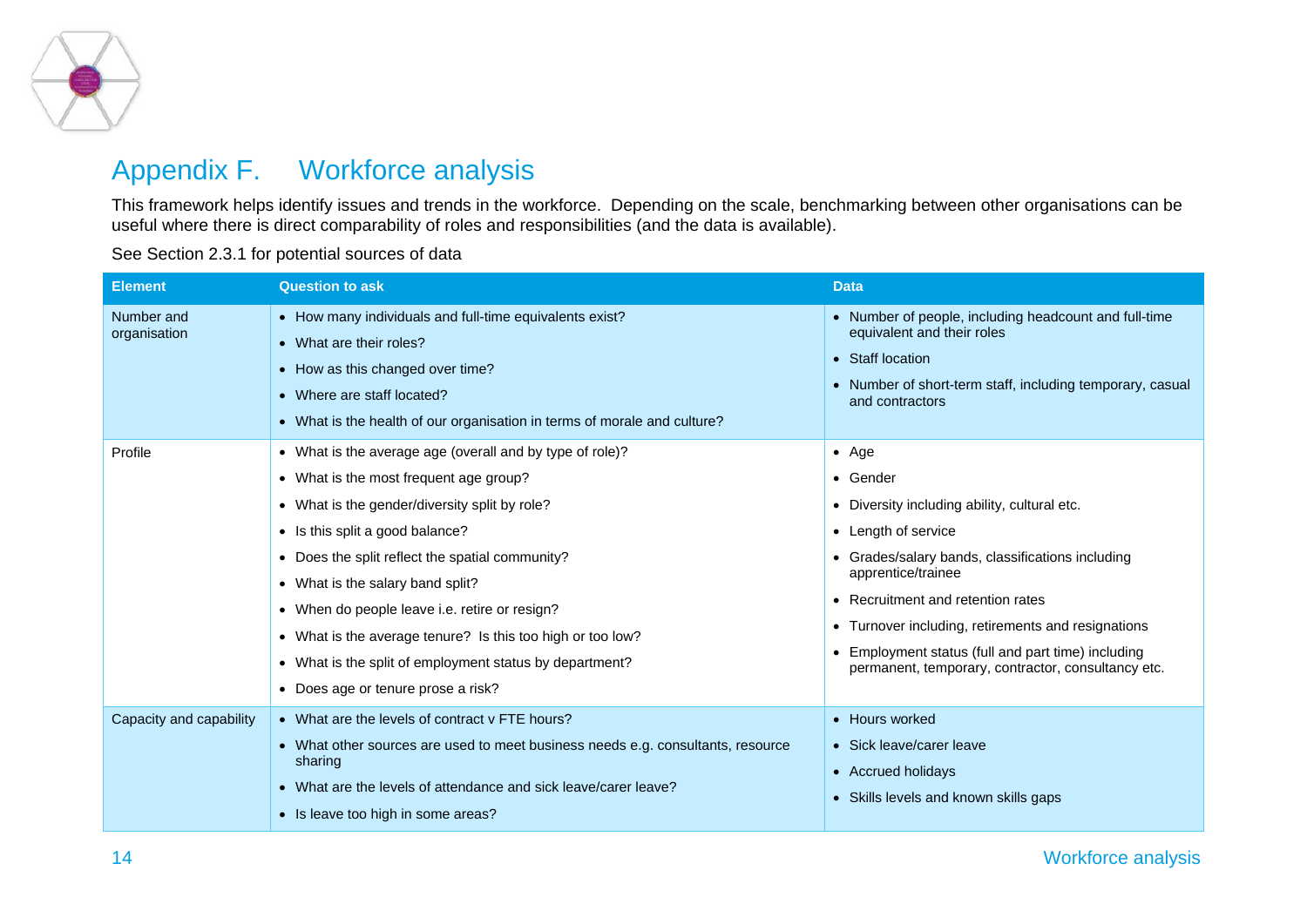

| <b>Element</b>        | <b>Question to ask</b>                                                               | <b>Data</b>                                                            |
|-----------------------|--------------------------------------------------------------------------------------|------------------------------------------------------------------------|
|                       | • Are there significant levels of accrued holidays?<br>• What are the key strengths? |                                                                        |
|                       | • What known skills gaps exist?                                                      |                                                                        |
| Critical roles        | • What are the critical roles?                                                       | • Roles with long vacancy periods or high turnover                     |
| (See also Appendix G) | • Does a plan exist to ensure the risk of them not being filled is mitigated?        | Roles operating under shared services model due to<br>skills shortages |
|                       |                                                                                      | • Known skills shortages                                               |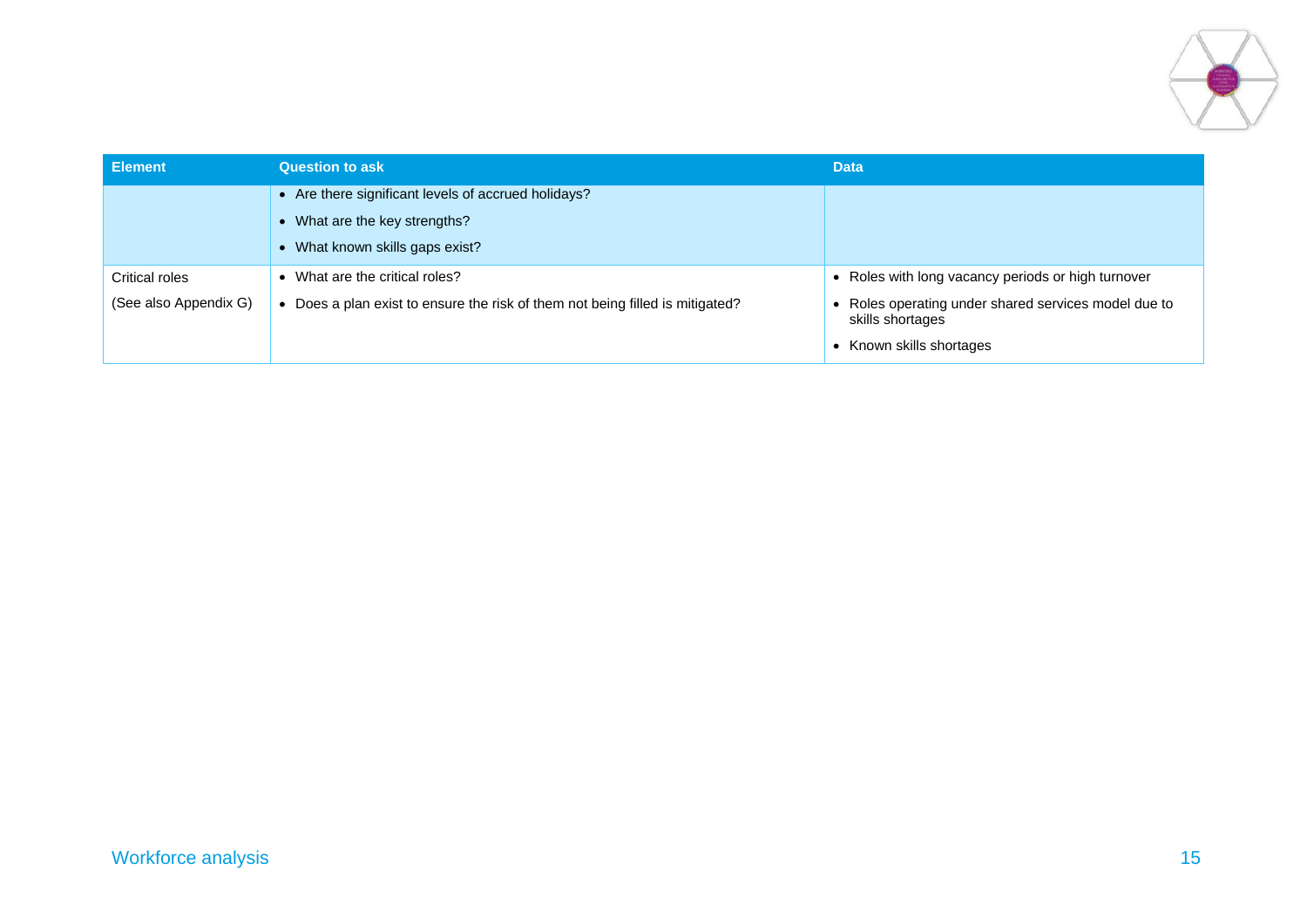

### Appendix G. Critical roles

This framework helps identify those roles which are critical and is especially useful for smaller local governments who may not have the resources to complete a full-blown workforce plan.

| <b>Role</b> | <b>Mission critical</b> |              | Hard to fill      |                                     | <b>Known skills shortage</b> |                            |
|-------------|-------------------------|--------------|-------------------|-------------------------------------|------------------------------|----------------------------|
|             |                         | Long vacancy | Unattractive role | Not available at the right<br>scale | Highly specialist skills     | Long lead time to<br>train |
|             |                         |              |                   |                                     |                              |                            |
|             |                         |              |                   |                                     |                              |                            |
|             |                         |              |                   |                                     |                              |                            |
|             |                         |              |                   |                                     |                              |                            |
|             |                         |              |                   |                                     |                              |                            |
|             |                         |              |                   |                                     |                              |                            |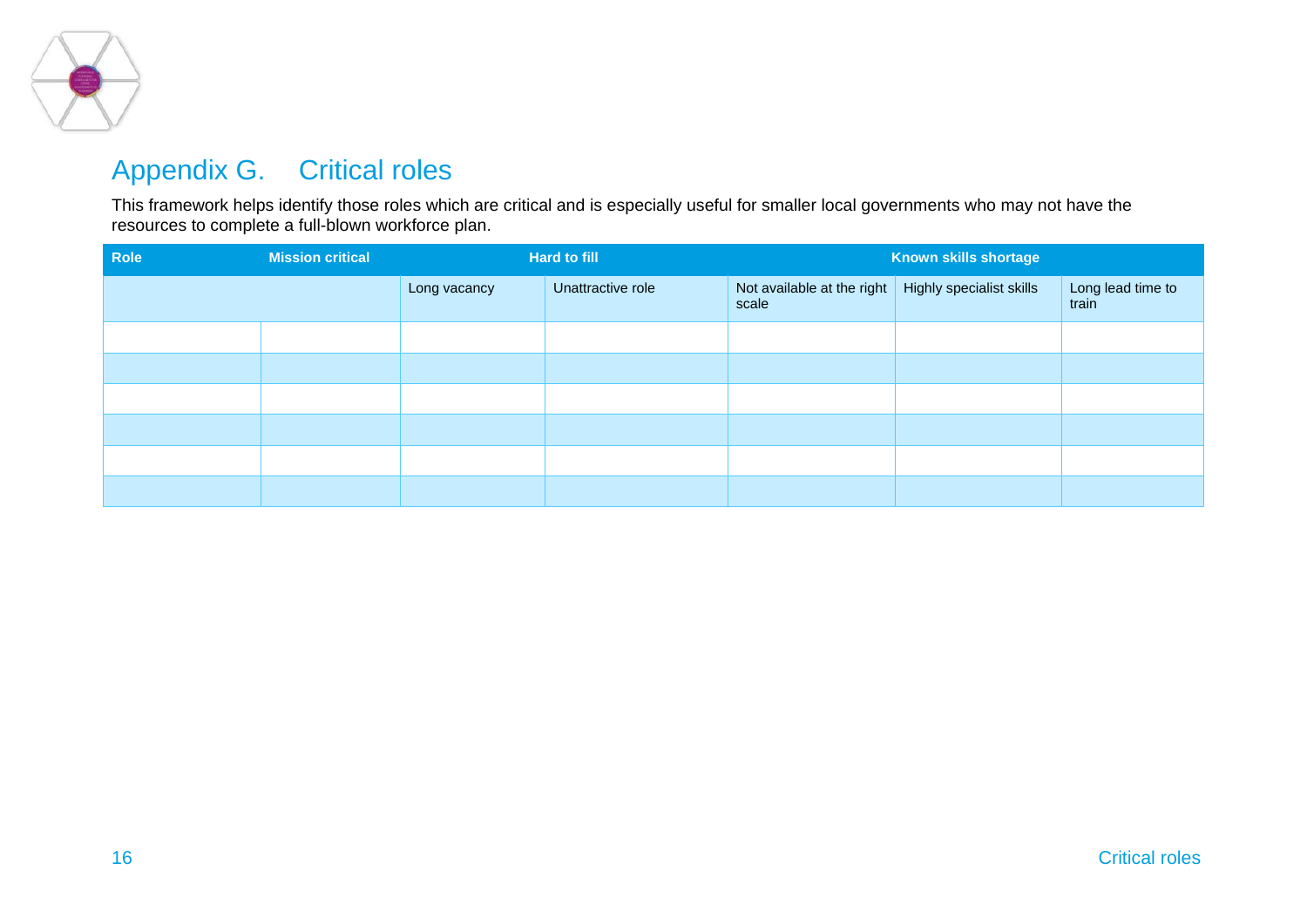

### Appendix H. Potential future scenarios

This framework helps identify potential future scenarios based on a combination of the forecast external context and possible future demand for services. Complete a few frameworks and assess which one is the most likely.

| Scenario 1: [Title]           |                                      |
|-------------------------------|--------------------------------------|
| Description                   |                                      |
| Timeframe                     |                                      |
| Likelihood                    |                                      |
| Workforce demand implications | Capacity<br>(size, structure)        |
|                               | Capability<br>(skills, capabilities) |
|                               | Cost (FTE)                           |
| Workforce supply implications | Capacity<br>(size, structure)        |
|                               | Capability<br>(skills, capabilities) |
| Key risk                      |                                      |
| Mitigation strategies         |                                      |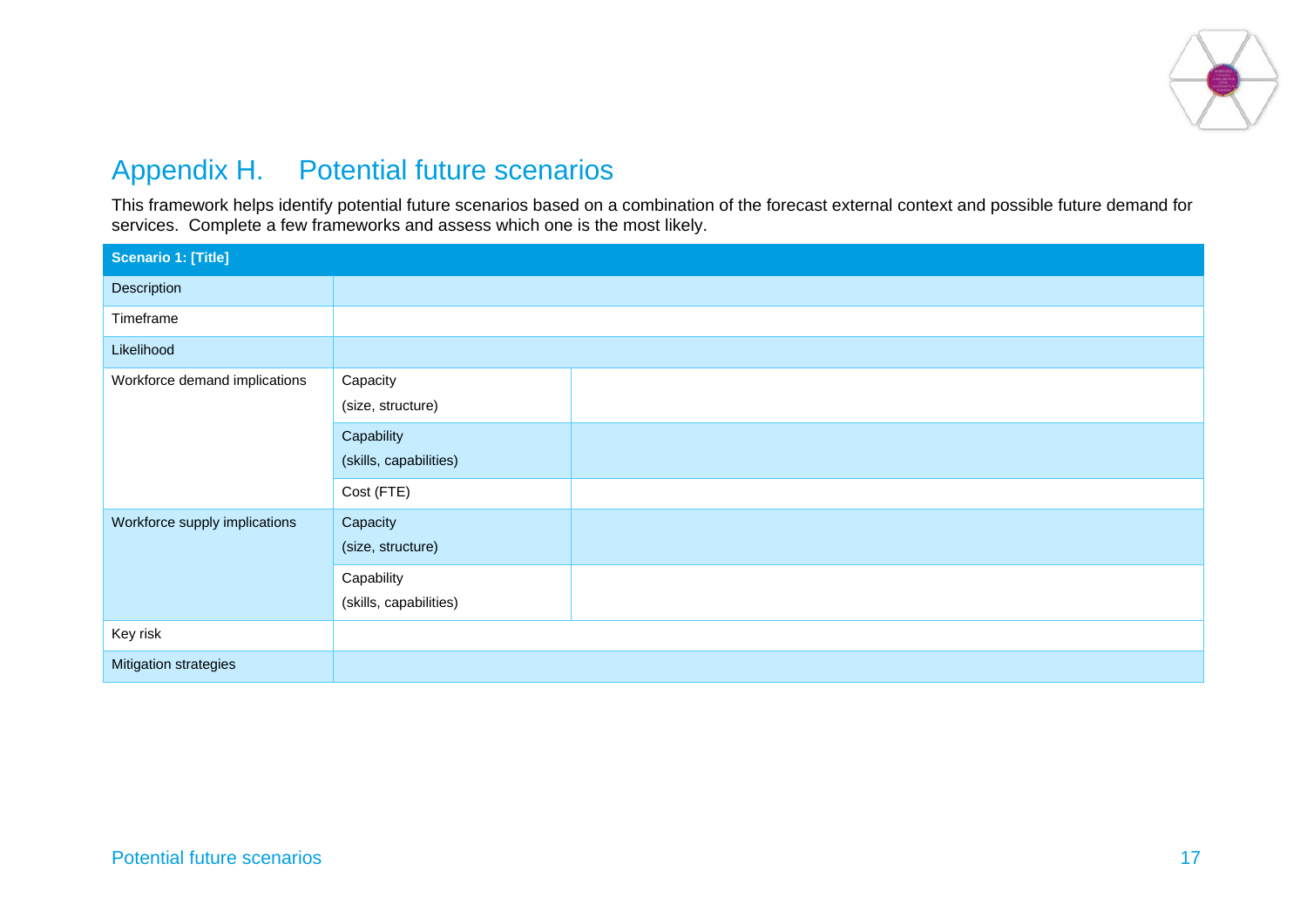

| <b>Scenario 2: [Title]</b>    |                                      |  |
|-------------------------------|--------------------------------------|--|
| Description                   |                                      |  |
| Timeframe                     |                                      |  |
| Likelihood                    |                                      |  |
| Workforce demand implications | Capacity<br>(size, structure)        |  |
|                               | Capability<br>(skills, capabilities) |  |
|                               | Cost (FTE)                           |  |
| Workforce supply implications | Capacity<br>(size, structure)        |  |
|                               | Capability<br>(skills, capabilities) |  |
| Key risk                      |                                      |  |
| Mitigation strategies         |                                      |  |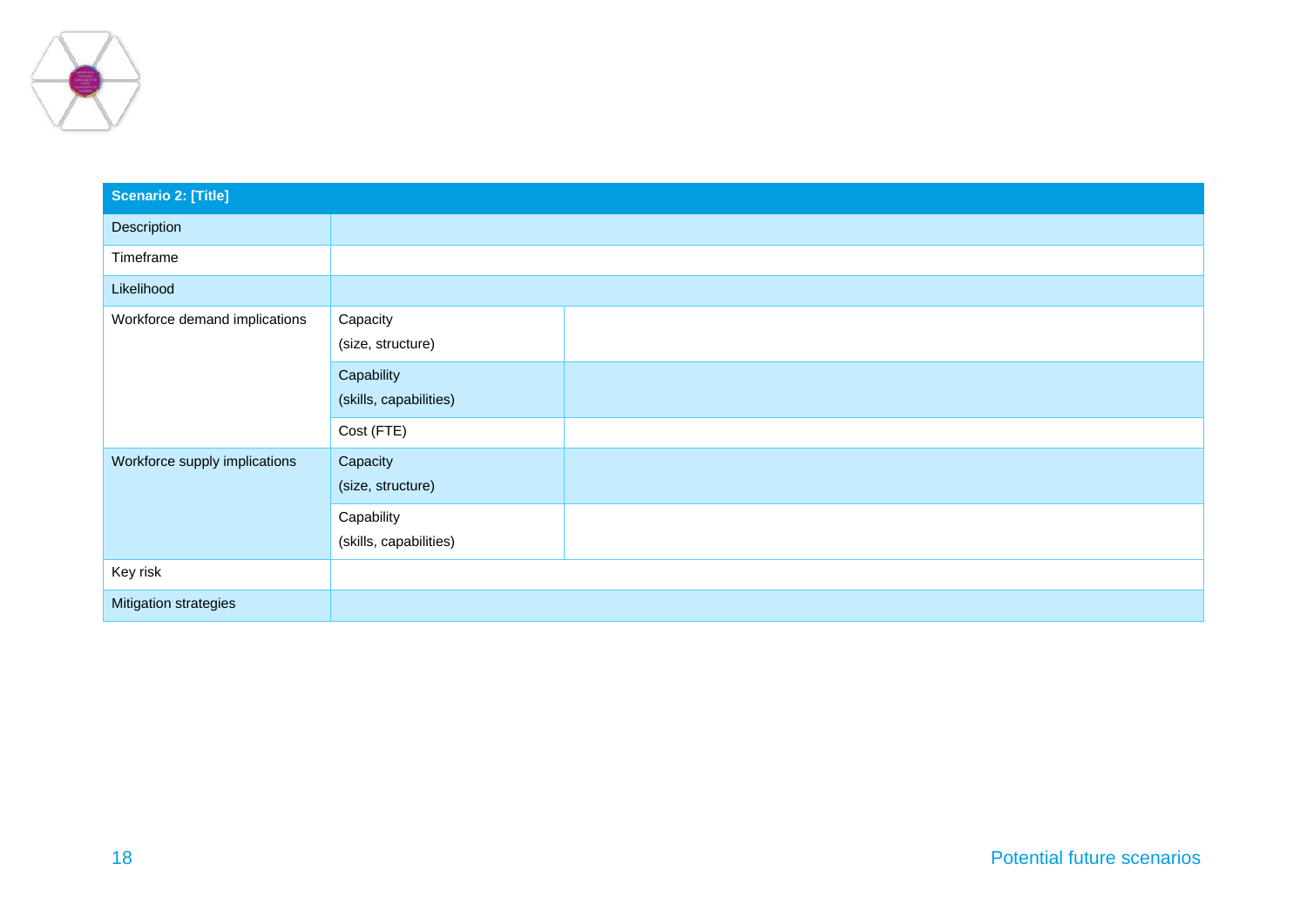

### Appendix I. Gap analysis

#### **Table 1: Numbers and roles gaps**

This framework helps identify current FTEs, and the current gaps and future gaps over longer timeframes. Adapt the framework to suit your own timeframe.

| Job title | <b>Critical role Y/N?</b> Location | <b>Employment status Current supply</b> | FTE: | <b>Current</b><br>demand FTE | <b>Current gap</b><br>FTE: | <b>Future demand FTE</b> |        | <b>Future gap</b><br>FTE. |         |                      |                   |        |         |
|-----------|------------------------------------|-----------------------------------------|------|------------------------------|----------------------------|--------------------------|--------|---------------------------|---------|----------------------|-------------------|--------|---------|
|           |                                    |                                         |      |                              |                            | Year <sub>1</sub>        | Year 3 | Year 5                    | Year 10 | $\overline{Y}$ ear 1 | Year <sub>3</sub> | Year 5 | Year 10 |
|           |                                    |                                         |      |                              |                            |                          |        |                           |         |                      |                   |        |         |
|           |                                    |                                         |      |                              |                            |                          |        |                           |         |                      |                   |        |         |
|           |                                    |                                         |      |                              |                            |                          |        |                           |         |                      |                   |        |         |
|           |                                    |                                         |      |                              |                            |                          |        |                           |         |                      |                   |        |         |
|           |                                    |                                         |      |                              |                            |                          |        |                           |         |                      |                   |        |         |
|           |                                    |                                         |      |                              |                            |                          |        |                           |         |                      |                   |        |         |
|           |                                    |                                         |      |                              |                            |                          |        |                           |         |                      |                   |        |         |
|           |                                    |                                         |      |                              |                            |                          |        |                           |         |                      |                   |        |         |
|           |                                    |                                         |      |                              |                            |                          |        |                           |         |                      |                   |        |         |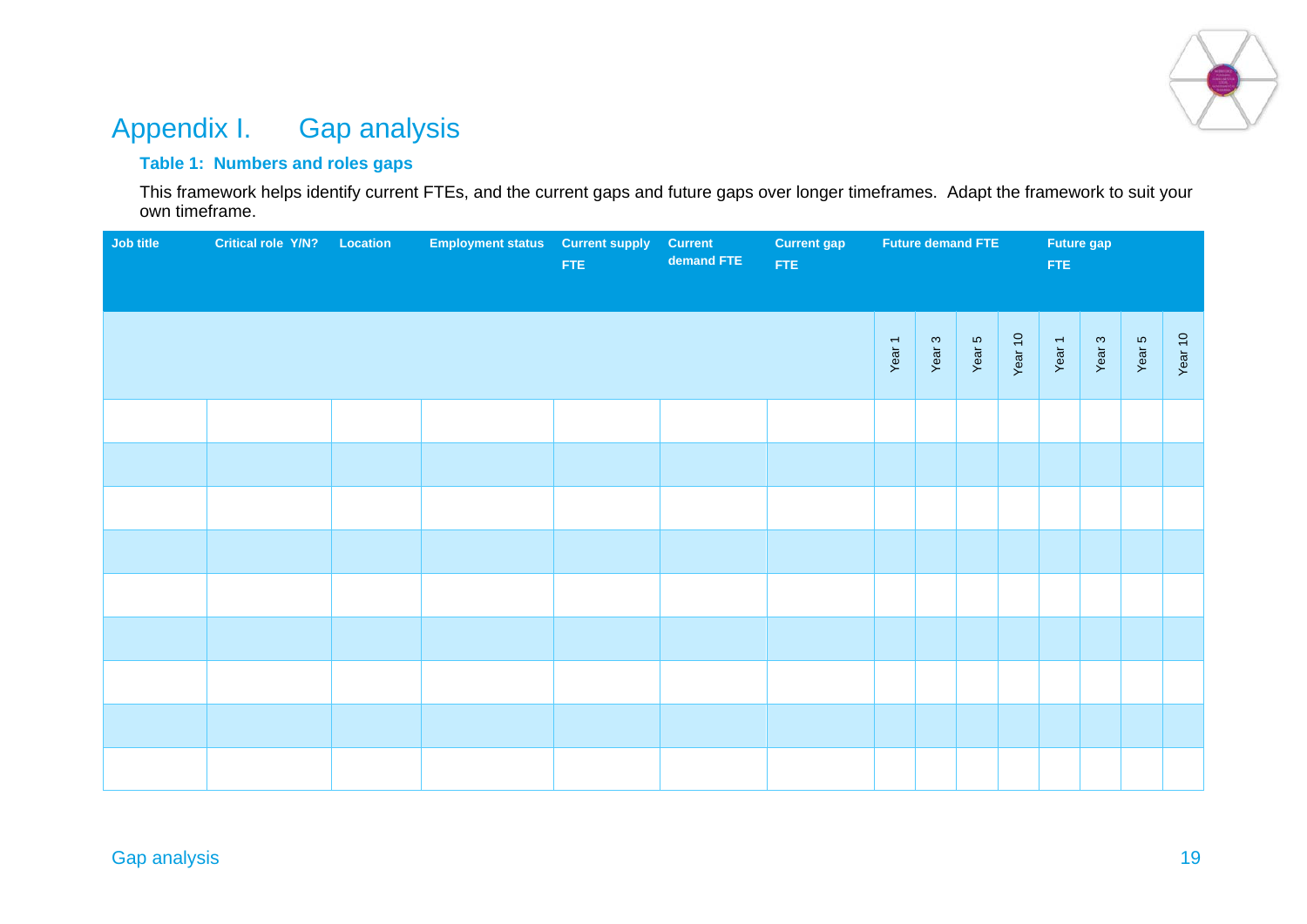

#### **Table 2: Skills gaps**

This framework helps identify skills gaps which need to be sourced or where staff can be upskilled.

| Job title |        |        | Forecast skill deficit |         |  |  |
|-----------|--------|--------|------------------------|---------|--|--|
|           | Year 1 | Year 3 | Year 5                 | Year 10 |  |  |
|           |        |        |                        |         |  |  |
|           |        |        |                        |         |  |  |
|           |        |        |                        |         |  |  |
|           |        |        |                        |         |  |  |
|           |        |        |                        |         |  |  |

#### **Table 3: Profile gaps**

This framework helps identify profile gaps which need to addressed.

| <b>Issue</b> | <b>Changes to workforce profile needed</b> |                   |        |         |  |  |  |  |
|--------------|--------------------------------------------|-------------------|--------|---------|--|--|--|--|
|              | Year 1                                     | Year <sub>3</sub> | Year 5 | Year 10 |  |  |  |  |
|              |                                            |                   |        |         |  |  |  |  |
|              |                                            |                   |        |         |  |  |  |  |
|              |                                            |                   |        |         |  |  |  |  |
|              |                                            |                   |        |         |  |  |  |  |
|              |                                            |                   |        |         |  |  |  |  |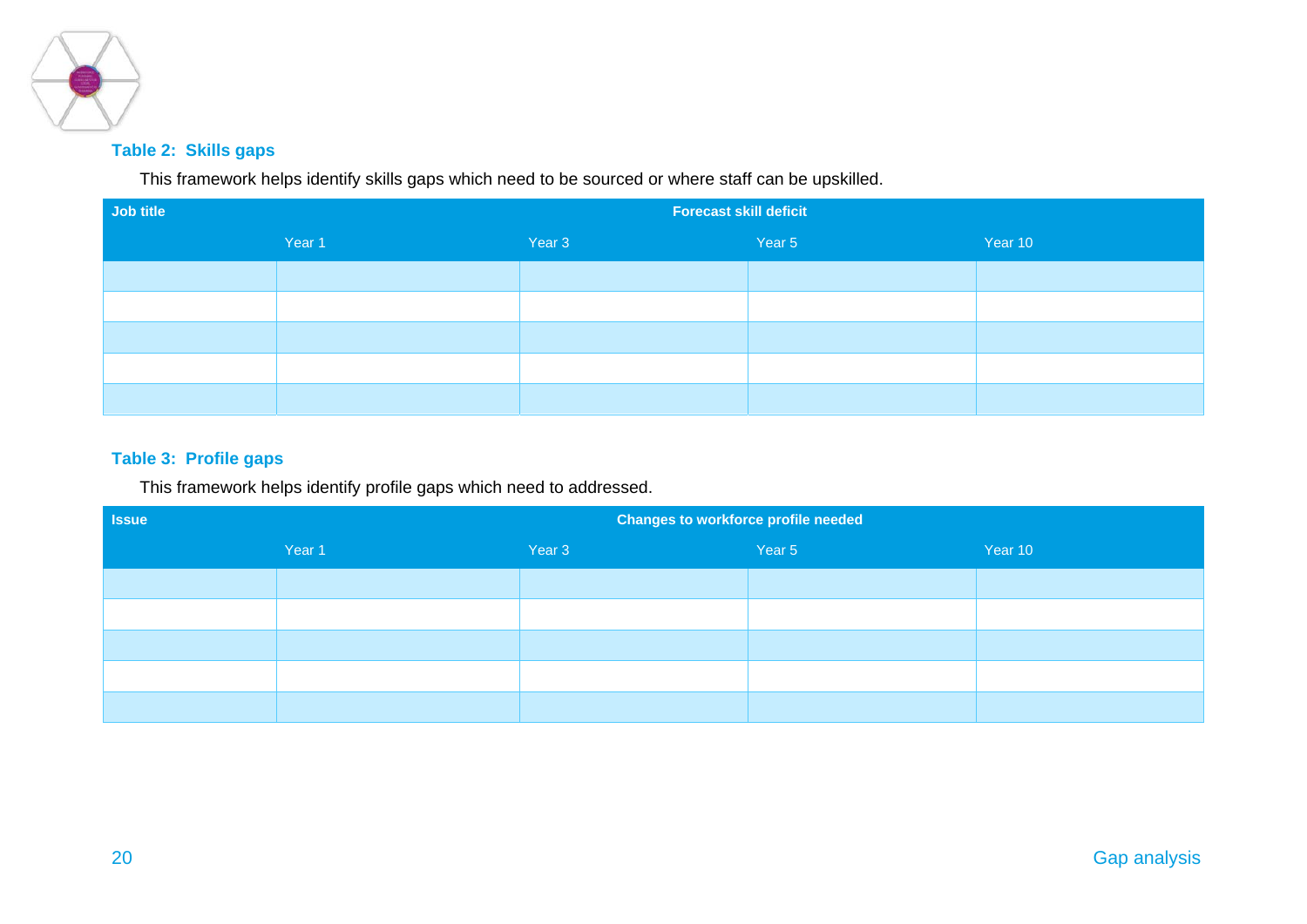

### Appendix J. Action list

The framework takes the priority gaps and outlines an action list to address the gaps.

| Gap | <b>Risk</b> | <b>Priority</b><br>$1,2,3$ etc. | <b>Strategy</b> | <b>Action</b> | Cost/<br>benefit | <b>Key partners</b> Responsibility | Timeframe | <b>Budget</b> |
|-----|-------------|---------------------------------|-----------------|---------------|------------------|------------------------------------|-----------|---------------|
|     |             |                                 |                 |               |                  |                                    |           |               |
|     |             |                                 |                 |               |                  |                                    |           |               |
|     |             |                                 |                 |               |                  |                                    |           |               |
|     |             |                                 |                 |               |                  |                                    |           |               |
|     |             |                                 |                 |               |                  |                                    |           |               |
|     |             |                                 |                 |               |                  |                                    |           |               |
|     |             |                                 |                 |               |                  |                                    |           |               |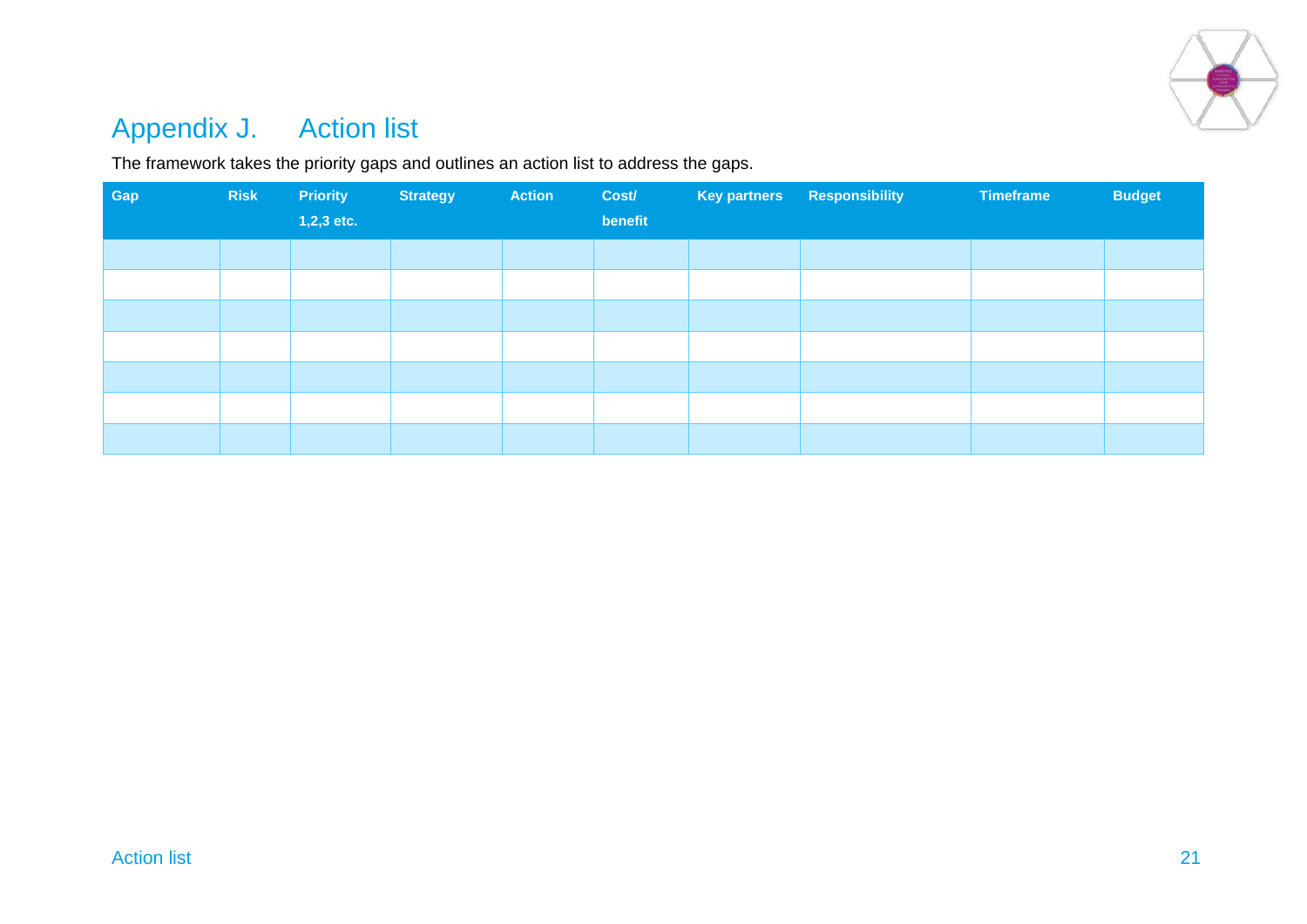

### Appendix K. Implementation plan

| Gap | <b>Actions</b><br>required | <b>Objective of</b><br>action | <b>Responsibility for</b><br>change | <b>Cost/resources required</b> | <b>Expected</b><br>outcome | <b>Evaluation of change</b><br>(Performance<br>indictors/targets |
|-----|----------------------------|-------------------------------|-------------------------------------|--------------------------------|----------------------------|------------------------------------------------------------------|
|     |                            |                               |                                     |                                |                            |                                                                  |
|     |                            |                               |                                     |                                |                            |                                                                  |
|     |                            |                               |                                     |                                |                            |                                                                  |
|     |                            |                               |                                     |                                |                            |                                                                  |
|     |                            |                               |                                     |                                |                            |                                                                  |
|     |                            |                               |                                     |                                |                            |                                                                  |
|     |                            |                               |                                     |                                |                            |                                                                  |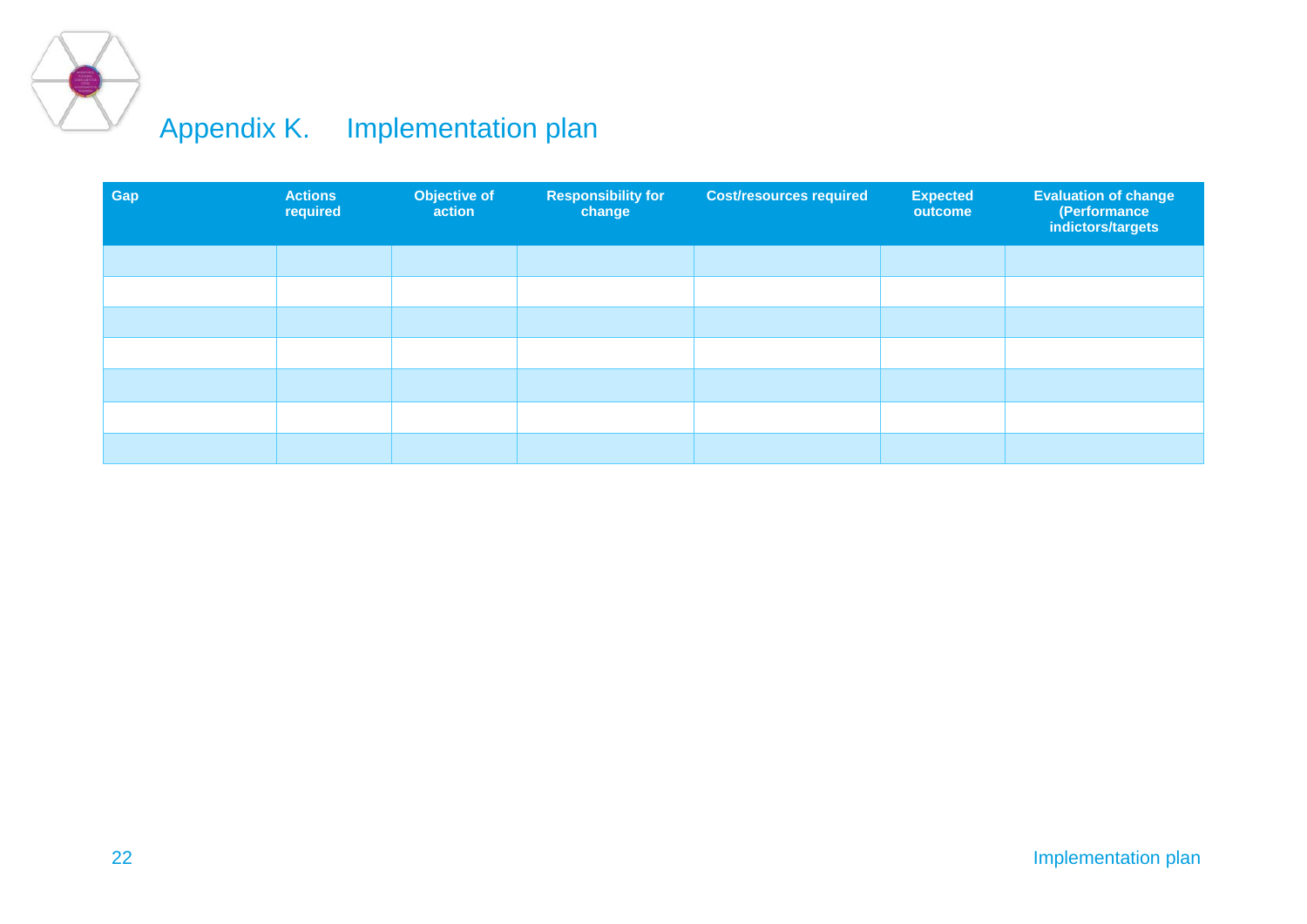

### Appendix L. Other resources

#### **Local government workforce data**

Australian Centre of Excellence for Local Government 2015. *Profile of the Australian local government workforce 2015*. Available at: opus.lib.uts.edu.au/handle/10453/42142

Australian Centre of Excellence for Local Government 2013. *Future-proofing Local government: National Workforce Strategy 2013-*2020. Available at: opus.lib.uts.edu.au/handle/10453/42140

#### **Other local government workforce planning guides**

NSW Government Premier's Department 2003. *Workforce Planning: A guide*. Available at: www.dpc.nsw.gov.au/\_\_data/assets/pdf\_file/0017/12680/WorkforcePlanningAGuide.pdf

State Services Authority Victoria 2006. *Workforce Planning Toolkit: guide for workforce planning in small to medium sized Victorian public sector organisations*. Available at: vpsc.vic.gov.au/wp-content/uploads/2015/02/5601\_616\_WFPToolkitReport1.pdf

#### **Other workforce planning guides**

Government of South Australia 2012. *Employer resource Kit: A guide to workforce planning and development*. Available at: www.skills.sa.gov.au/DesktopModules/Bring2mind/DMX/Download.aspx?Command=Core\_Download&EntryId=1819&PortalId=6&TabId=1936

Standing Council on Tertiary Education, Skills & Employment (SCOTESE) 2013. *National regional workforce planning and development* report. Available at: www.skills.tas.gov.au/ data/assets/pdf\_file/0020/130457/National\_Regional\_Workforce\_Planning\_and\_Development\_Report.pdf

State Services Authority Victoria 2006. *Workforce Planning Toolkit: guide for workforce planning in small to medium sized Victorian public sector organisations*. Available at: vpsc.vic.gov.au/wp-content/uploads/2015/02/5601\_616\_WFPToolkitReport1.pdf

Tasmanian Government Department of Economic Development, Tourism and the Arts *Better workplaces: Employer resource kit.* Available at: www.skills.tas.gov.au/employersindustry/industryresources/workforce-planning-and-development-resources/Better\_Workplaces.pdf